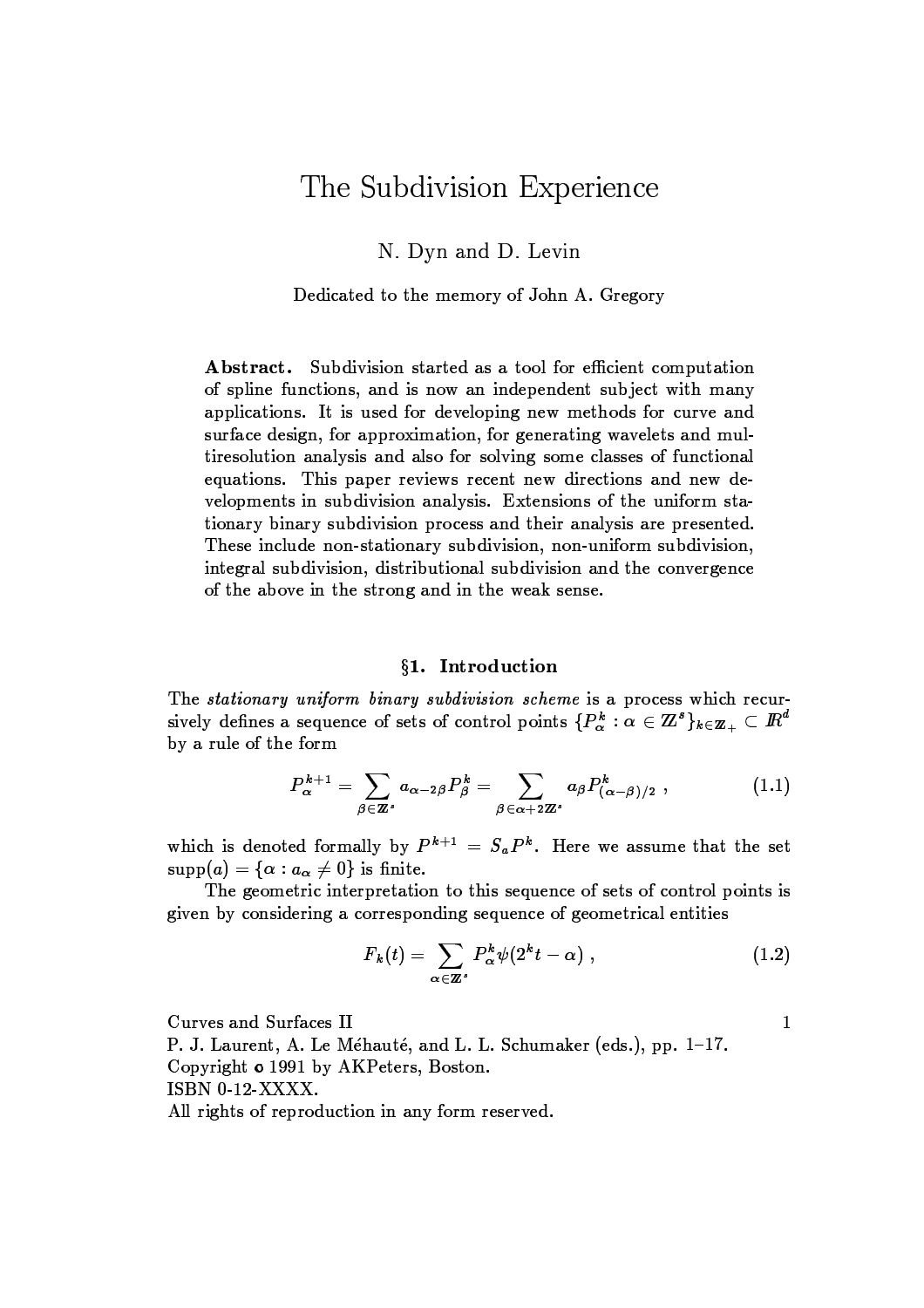where  $\psi(t) \in C(\mathbb{R}^s)$  is of compact support and satisfies

$$
\sum_{\alpha \in \mathbf{Z}^s} \psi(\cdot - \alpha) = 1 \tag{1.3}
$$

$$
m||c||_{\infty} \leq ||\sum_{\alpha \in \mathbb{Z}^s} c_{\alpha}\psi(\cdot - \alpha)||_{\infty} \leq M||c||_{\infty}, \quad c \in \ell_{\infty}(\mathbb{Z}^s) . \tag{1.4}
$$

For  $s = 1$ ,  $d = 2$  or 3,  $F_k(t)$  is a curve, while for  $s = 2$ ,  $d = 3$  it is a surface. For  $s = 1$  and the choice  $\psi(t) = 1 - |t|$ ,  $t \in (-1, 1)$  and zero otherwise,  $F_k(t)$ is the control polygon through the control points. Stationary uniform binary subdivision schemes received a lot of attention in the literature in recent years. A general analysis of such schemes can be found in  $\left[3, 8, 9, 12, 13, 15, 19, 20, \right]$ 21. The subdivision scheme  $S_a$  is termed uniformly convergent if for the initial set of control points in  $\mathbb{R}$ ,  $f^0 = \delta = {\delta_{\alpha,0}}_{\alpha \in \mathbb{Z}^s}$ ,  ${F_k(t)}$  converges uniformly to a non-zero function  $\phi$ . This property of the scheme is independent of the choice of  $\psi$  in (1.2) [3] (see also [12]) and it implies that

$$
\lim_{k \to \infty} \sup_{2^{-k} \alpha \in \Omega} ||P_{\alpha}^{k} - F_{\infty}(2^{-k} \alpha)||_{\infty} = 0 , \qquad (1.5)
$$

for any compact  $\Omega \subset \mathbb{R}^s$ , where  $F_{\infty}(t) = \sum_{\alpha \in \mathbb{Z}^s} P_{\alpha}^0 \phi(t - \alpha)$ .

A necessary condition on the mask  $a$  for the corresponding subdivision process  $\{S_a\}$  to be uniformly convergent is [3]:

$$
\sum_{\beta\in{\bf Z}^s}a_{\alpha-2\beta}=1,\quad \alpha_i\in\{0,1\},\quad i=1,\ldots,s
$$

which implies that  $\sum_{\alpha \in \mathbb{Z}^s} a_{\alpha} = 2^s$ .

We are interested in the smoothness properties of  $\phi$  which determine the smoothness of the components of  $F_{\infty}(t)$ . A scheme is termed  $C^m$  if  $\phi \in C^m$ , and it is termed  $H^{\gamma}$  with  $\gamma \in (0,1)$ , if  $\phi \in H^{\gamma}$ , namely if

$$
|\phi(t) - \phi(\tau)| \le A|t - \tau|^{\gamma} . \tag{1.6}
$$

Thus, the analysis of the convergence of the scheme and the properties of  $\phi$ requires the study of the scalar case  $d=1$ .

A uniformly convergent  $\{S_a\}$  defines its basic function  $\phi$ , which satisfies the functional (refinement) equation

$$
\phi(x) = \sum_{\alpha \in \mathbb{Z}^s} a_{\alpha} \phi(2x - \alpha) \ . \tag{1.7}
$$

This is the case, since  $(S_a \delta)_{\alpha} = a_{\alpha}, \alpha \in \mathbb{Z}^s$ , and  $\phi(2)$  is the limit function for the initial data  $\delta$  in the second level of the subdivision process. Also it is easy to verify that the support of  $\phi$  is contained in the convex hull of the points in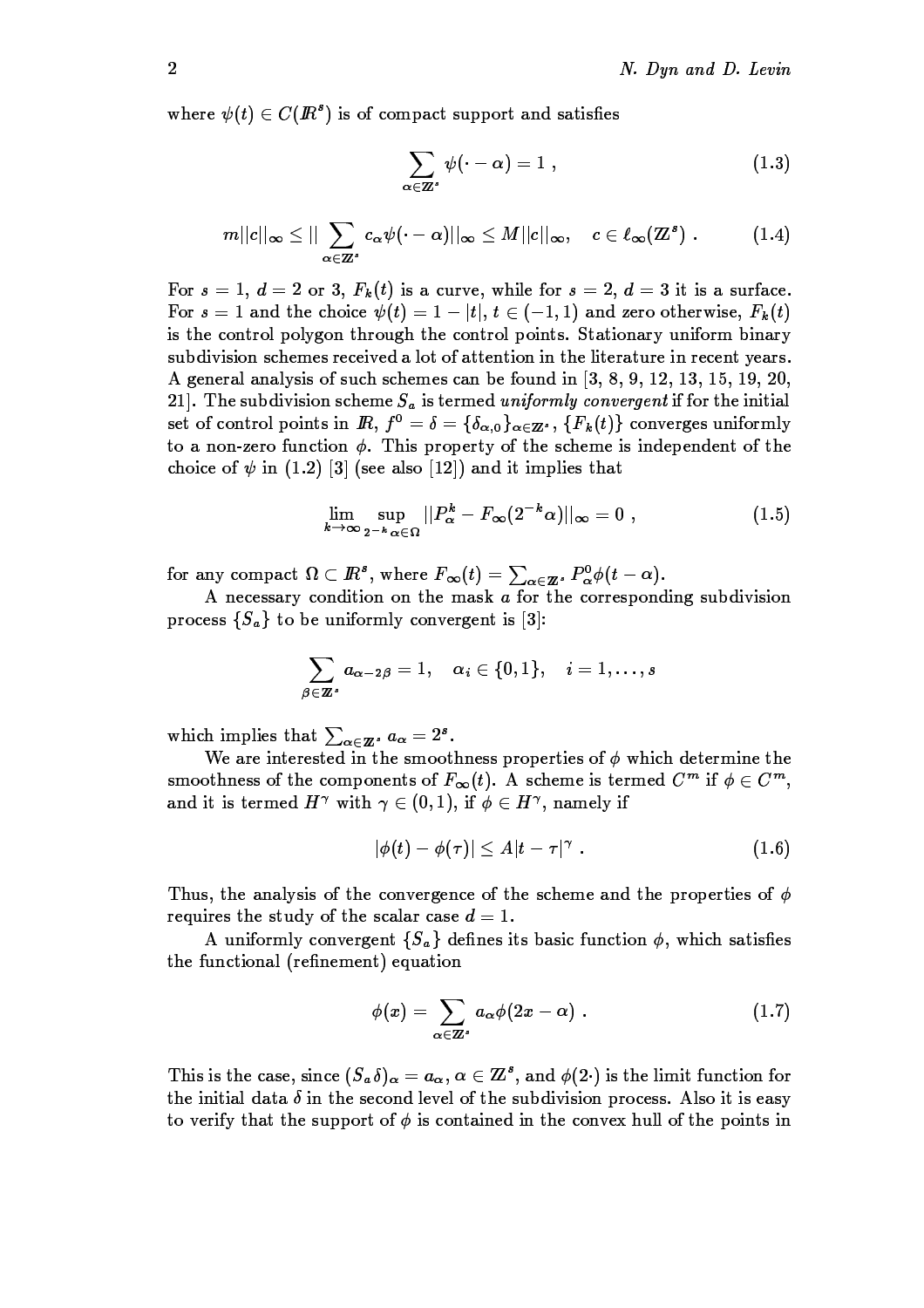$\mathbb{Z}^s$  constituting the support of the mask a [3]. Equation (1.7) indicates that the spaces  $V_k = \text{span}\{\phi(2^k \cdot -\alpha) : \alpha \in \mathbb{Z}^s\}$  are nested, namely

$$
V_0 \subset V_1 \subset V_2 \cdots, \tag{1.8}
$$

which is necessary for multiresolution analysis.

**Example – B-splines.** A typical example of a stationary uniform binary subdivision scheme is provided by schemes generating B-splines with equallyspaced knots. The B-spline with integer knots of order m (degree  $m-1$  and smoothness  $C^{m-2}$  is the basic function of a scheme defined by the mask [5]

$$
a_\alpha=2^{-\,m+1}{m\choose \alpha},\quad \alpha=0,1,\ldots,m
$$

In this paper we review several different extensions and generalizations of stationary uniform binary subdivision schemes, and the notion of their convergence. Some of these extensions have geometric advantage and others are of analytical interest. First we discuss briefly the extensions considered in the paper, and list several more, some of which have not yet been investigated.

1. Non-stationary schemes. The mask applied at level  $k$  of the subdivision depends on the level:

$$
P_a^{k+1} = \sum_{\beta \in \mathbb{Z}^s} a_{\alpha-2\beta}^{(k)} P_\beta^k, \quad \alpha \in \mathbb{Z}^s \ . \tag{1.9}
$$

Here a necessary condition for convergence is  $\lim_{k\to\infty}\sum_{\beta\in\mathbb{Z}^s}a_{\alpha-2\beta}^{(k)}=1$  for  $\alpha_i\in$  $\{0, 1\}, i = 1, \ldots, s$  [16, 17].

2. Non-uniform schemes. The mask depends on the location of the defined point. In the simplest case  $\mathbb{R}^s$  is divided into disjoint domains, with different rules in these domains:

$$
P_{\alpha}^{k+1} = \sum_{\beta \in \mathbb{Z}^s} a_{\alpha-2\beta}^{(\ell)} P_{\beta}^k, \quad 2^{-k-1} \alpha \in \Omega_{\ell} , \qquad (1.10)
$$

where  $\Omega_{\ell} \cap \Omega_j = \emptyset$  if  $j \neq \ell$  and  $\cup_{\ell} \Omega_{\ell} = \mathbb{R}^s$ . The supports of the masks  ${a^{(\ell)}}$  are uniformly bounded [14].

A more general non-uniform scheme is [2]

$$
P_{\alpha}^{k+1} = \sum_{\beta \in 2\mathbb{Z}^s + \alpha} a_{\alpha,\beta} P_{\beta}^k, \quad \alpha \in \mathbb{Z}^s \ . \tag{1.11}
$$

Here  $a_{\alpha,\beta}$  has the property that  $a_{\alpha,\beta} = 0$  for  $\alpha - 2\beta \notin J$ , where J is a finite subset of  $\mathbb{Z}^s$ , which is termed the "support" of the masks. The matrix  $A = \{a_{\alpha\beta}\}\$ is termed two-slanted.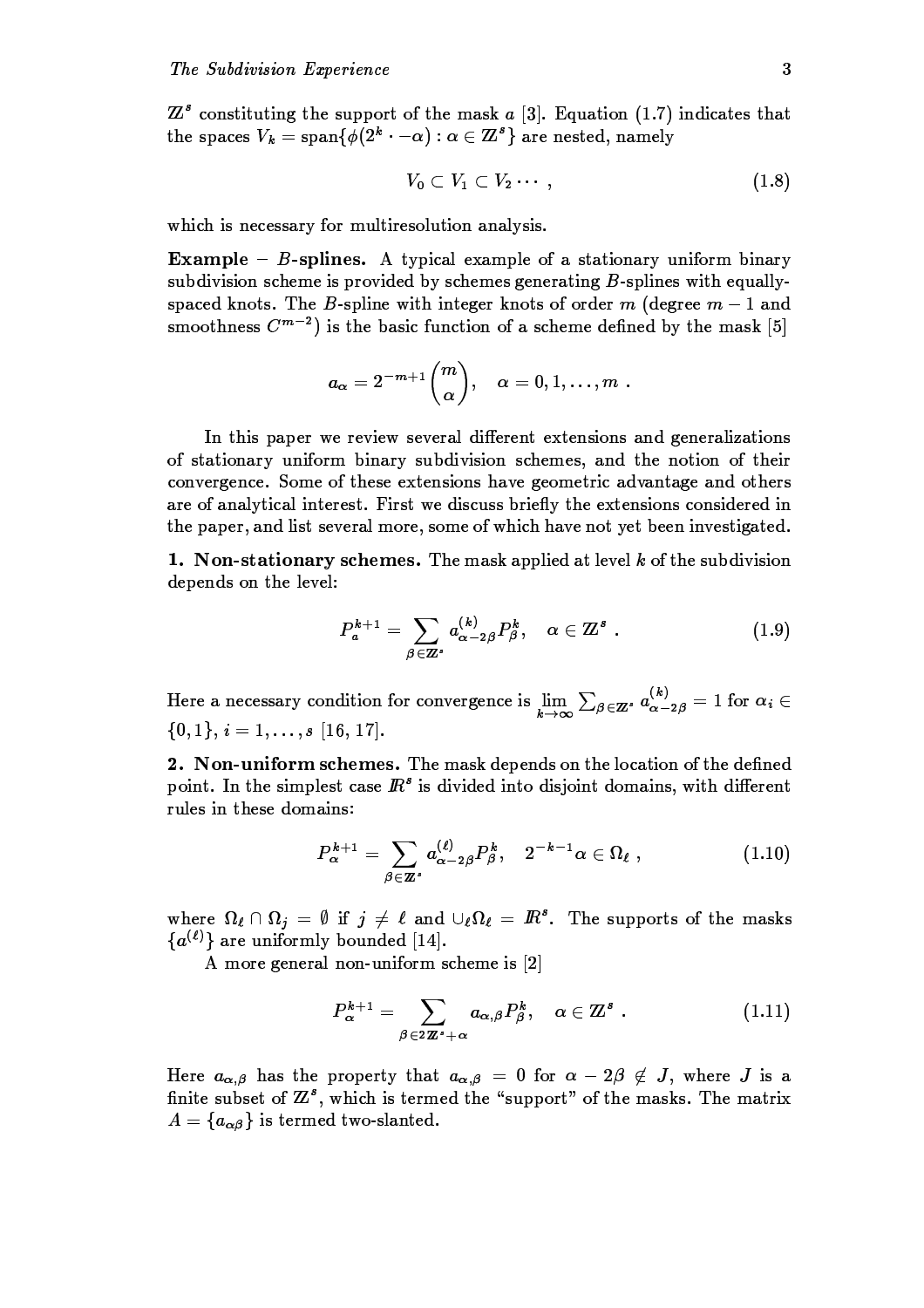3. Non-uniform and non-stationary schemes. These schemes are obtained from  $(1.10)$  and  $(1.11)$  by adding dependence of the masks on the subdivision level [2].

4. Integral schemes. All schemes discussed up to now have masks defined on discrete sets of points. Consider a mask which is a function of compact support in  $L_1(I\!\!R^s)$  and sets of control points depending on a continuous parameter. The process becomes

$$
P^{k+1}(t) = \int_{I\!\!R^s} a(t - 2\tau) P^k(\tau) d\tau , \qquad (1.12)
$$

and defines a sequence of vectors with components in  $C(R<sup>s</sup>)$ , starting with such a vector  $P^{0}(t)$ . The geometrical entities are given by

$$
F_k(t) = P^k(2^k t) , \qquad (1.13)
$$

and one can define the process directly in terms of the geometrical entities as

$$
F_{k+1} = 2^{ks} a(2^{k+1} \cdot) * F_k = 2^{-s} \int_{I\!\!R^s} F_k(\cdot - 2^{-k-1} \tau) a(\tau) d\tau , \qquad (1.14)
$$

with  $F_0(t) = P^0(t)$ . Equation (1.14) indicates that the process is equivalent to repeated averaging over exponentially decreasing neighborhoods if  $\int_{\mathbf{R}^3} a(\tau) d\tau = 2^s$ , which is indeed a necessary condition for the convergence of the process  $[10]$ .

There is a way to unify the representation of discrete and integral subdivision schemes. It is achieved by first extending the notion of convergence.

5. Weak convergence. The subdivision scheme

$$
f_{\alpha}^{k+1} = \sum_{\beta \in \mathbb{Z}^s} a_{\alpha-2\beta} f_{\beta}^k, \quad \alpha \in \mathbb{Z}^s, \quad k \in \mathbb{Z}_+ , \tag{1.16}
$$

is weakly convergent if for every  $g \in C_0^{\infty}$  and  $f^0 = \delta$ , the following limit exists  $[10]$ :

$$
\lim_{k \to \infty} 2^{-ks} \sum_{\alpha \in \mathbb{Z}^s} f_{\alpha}^k g(2^{-k} \alpha) \tag{1.17}
$$

The weak limit of the subdivision scheme is the distribution  $F_{\infty}$  defined by

$$
\langle F_{\infty}, g \rangle = \lim_{k \to \infty} 2^{-ks} \sum_{\alpha \in \mathbb{Z}^s} f_{\alpha}^k g(2^{-k} \alpha), \quad g \in C_0^{\infty} . \tag{1.18}
$$

6. Distributional schemes. The distributional schemes include the discrete and the integral schemes as special cases. A distributional scheme has the form as in (1.14),  $F_{k+1} = 2^{ks} a(2^{k+1} \cdot) * F_k$ , with  $\{F_k\}$  a sequence of distributions and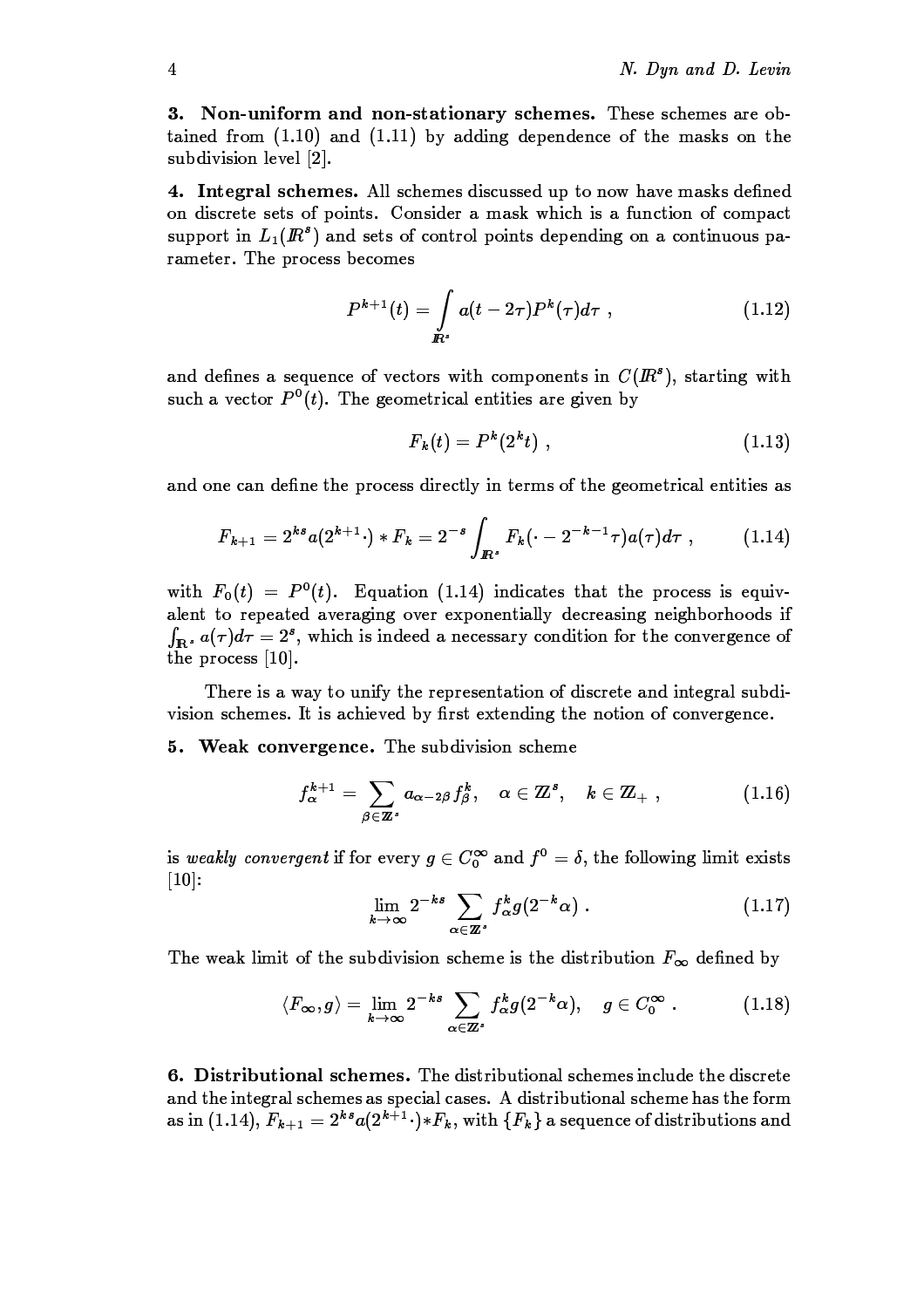$a(\cdot)$  a distribution of compact support satisfying  $\langle a, 1 \rangle = 2^s$ , where 1 denotes any  $C_0^{\infty}$  function which is 1 on supp(a). For  $a \in L_1(\mathbb{R}^s)$  and  $F_0 \in C(\mathbb{R}^s)$ it is an integral scheme, while for  $F_0 = \delta(\cdot)$ , and  $a = \sum_{\alpha \in \mathbb{Z}^s} a_{\alpha} \delta(\cdot - \alpha)$ , the distribution  $F_k$  has the form

$$
F_k = \sum_{\alpha \in \mathbb{Z}^s} f_\alpha^k \delta(2^k \cdot -\alpha) , \qquad (1.19)
$$

with  $f^k$  obtained by (1.16). The limit distribution of  $\{F_k\}$  is the weak limit of the discrete scheme  $(1.16)$  given by  $(1.18)[10]$ .

Note that in the distributional case,  $\delta(\cdot)$  denotes the Dirac distribution  $\langle \delta(\cdot), g \rangle = g(0).$ 

7. Non-binary distributional schemes. These schemes have a similar form to  $(1.14)$ 

$$
F_{k+1} = p^{ks} a(p^{k+1} \cdot) * F_k \t\t(1.20)
$$

with  $p \in \mathbb{R}$ ,  $p > 1$ , and  $a(\cdot)$  a distribution of compact support satisfying  $\langle a,1\rangle = p^s$ . For  $p \in \mathbb{Z}_+\backslash\{0,1\}$ ,  $a = \sum_{\alpha \in \mathbb{Z}^s} a_{\alpha}\delta(\cdot - \alpha)$  and  $F_0 = \delta(\cdot)$ , we get the discrete p-nary scheme

$$
F_k = \sum_{\alpha \in \mathbb{Z}^s} f_\alpha^k \delta(p^k \cdot -\alpha) , \qquad (1.21)
$$

where

$$
f_{\alpha}^{k+1} = \sum_{\beta \in \mathbb{Z}^s} a_{\alpha - p\beta} f_{\beta}^k \qquad (1.22)
$$

Another case of interest is when p is rational, namely  $p = r/q$ ,  $r, q \in$  $\mathbb{Z}_+ \backslash \{0\}, r > q$ , and  $a(\cdot)$  is the distribution

$$
a = \sum_{\alpha \in \mathbb{Z}^s} a_{\alpha} \delta(\cdot - \alpha/q), \quad \sum_{\alpha \in \mathbb{Z}^s} a_{\alpha} = p^s \ . \tag{1.23}
$$

Then for  $F_0 = \delta(\cdot)$ , we get the discrete scheme

$$
F_k = \sum_{\alpha \in \mathbb{Z}^s} f_a^k \delta\left(p^k \cdot - \frac{\alpha}{q^k}\right) , \qquad (1.24)
$$

$$
f_{\alpha}^{k+1} = \sum_{\beta \in I_{\alpha}^k} a_{\frac{\alpha - r\beta}{q^k}} f_{\beta}^k , \qquad (1.25)
$$

where  $I_{\alpha}^{k} = \{\beta : \alpha - r\beta \text{ is divisible by } q^{k}\}.$ <br>Note that the set  $\mathcal{F}^{k} = \{f_{\alpha}^{k} : \alpha \in q^{k}\mathbb{Z}^{s}\}\)$  defines the set  $\mathcal{F}^{k+1}$  by the rule

$$
f_{\alpha q^{k+1}}^{k+1} = \sum_{\beta \in \mathbb{Z}^s} a_{\alpha q - r\beta} f_{\beta q^k}^k, \alpha \in \mathbb{Z}^s , \qquad (1.26)
$$

and that  $f_{\alpha q^k}^k$  is attached to the parameter value  $\alpha p^{-k}$ . Thus (1.26) gives rise to the rational schemes introduced in [1].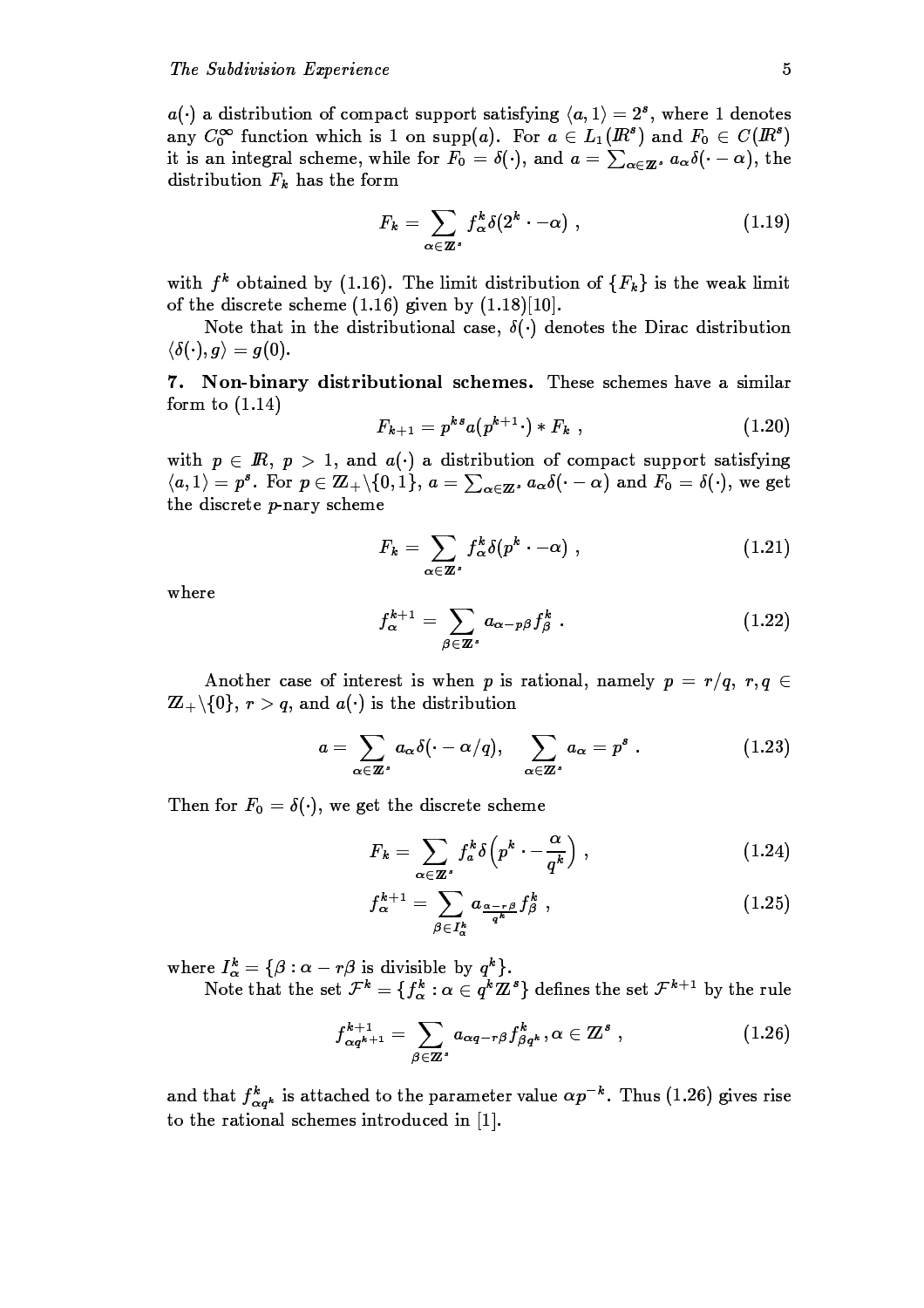A more general non-binary scheme can be defined in terms of a sequence of monotonically increasing reals  $\{p_k\}_{k\in\mathbb{Z}_+}$  with  $p_0=1$ . This scheme has the form

$$
F_{k+1} = p_{k+1}^s a(p_{k+1} \cdot) * F_k \t\t(1.27)
$$

with  $a(\cdot)$ , a compactly supported distribution satisfying  $\langle a, 1 \rangle = 1$ .

The scheme  $(1.27)$  can be further generalized into a non-stationary scheme of the form

$$
F_{k+1} = a_k * F_k, \quad k \in \mathbb{Z}_+ \,\, , \tag{1.28}
$$

where  $a_k(\cdot)$  is a distribution supported in  $p_{k+1}^{-1}\Omega$ , with  $\Omega \subset \mathbb{R}^s$  compact, and  $\lim_{k\to\infty}\langle a_k,1\rangle=1.$ 

In the following sections we review results about convergence and smoothness of some of the types of schemes presented above. We also consider several interesting examples, and discuss properties of spaces spanned by the shifts of the corresponding basic functions.

## §2. Non-Stationary Discrete Schemes

A converging non-stationary scheme  $\{S_{a^{(k)}}\}_{k\in\mathbb{Z}_+}$  defines a system of refinement equations  $[17]$ :

$$
\phi_{\ell} = \sum_{\alpha \in \mathbb{Z}^*} a_{\alpha}^{(k)} \phi_{\ell+1}(2 \cdot -\alpha), \quad \ell \in \mathbb{Z}_+ , \qquad (2.1)
$$

where  $\phi_{\ell}$  is the basic function of the non-stationary scheme  $\{S_{a^{(k+\ell)}}\}_{k\in\mathbb{Z}_+}.$ 

Thus the spaces  $V_{\ell} = \text{span} \{ \phi_{\ell} (2^{\ell} \cdot -\alpha) : \alpha \in \mathbb{Z}^{s} \}, \ell \in \mathbb{Z}_{+}$  are nested (satisfy (1.8)), and can be used for multiresolution analysis. The advantage of this set-up over the nested spaces generated by stationary schemes, is the possibility to get  $\{\phi_{\ell}\}\$  of compact support and infinitely smooth [10].

Three classes of non-stationary schemes together with typical examples are reviewed in this section. A mask is termed stationary if it determines a stationary  $C^0$  scheme. The first class of schemes consists of schemes defined by stationary masks only.

#### Schemes defined by stationary masks  $2.1.$

The simplest convergence result for non-stationary schemes is a direct consequence of a convergence result for stationary schemes. In what follows  $f^k = S_{a^{(k-1)}} \cdots S_{a^{(0)}} f^0, k \in \mathbb{Z}_+$  and  $e^{(i)} = \delta_{i,j}, i, j = 1, \ldots, s.$ 

**Theorem 2.1** (Convergence [17]). Let  $\{S_{a^{(k)}}\}_{k\in\mathbb{Z}_+}$  be a non-stationary scheme such that each  $a^{(k)}$  satisfies the conditions

$$
\sum_{\beta \in \mathbb{Z}^s} a_{\alpha-2\beta}^{(k)} = 1, \quad \alpha_i \in \{0,1\}, \quad i = 1,\ldots,s . \tag{2.2}
$$

Let  $S_{a^{(k)}}^{\Delta}$  be the subdivision rule with a matrix mask mapping the set of vectors

$$
\Delta f^{k} = \{ \Delta f^{k}_{j} = (f^{k}_{j+e^{(i)}} - f^{k}_{j}, \quad i = 1, ..., s) : j \in \mathbb{Z}^{s} \}, \qquad (2.3)
$$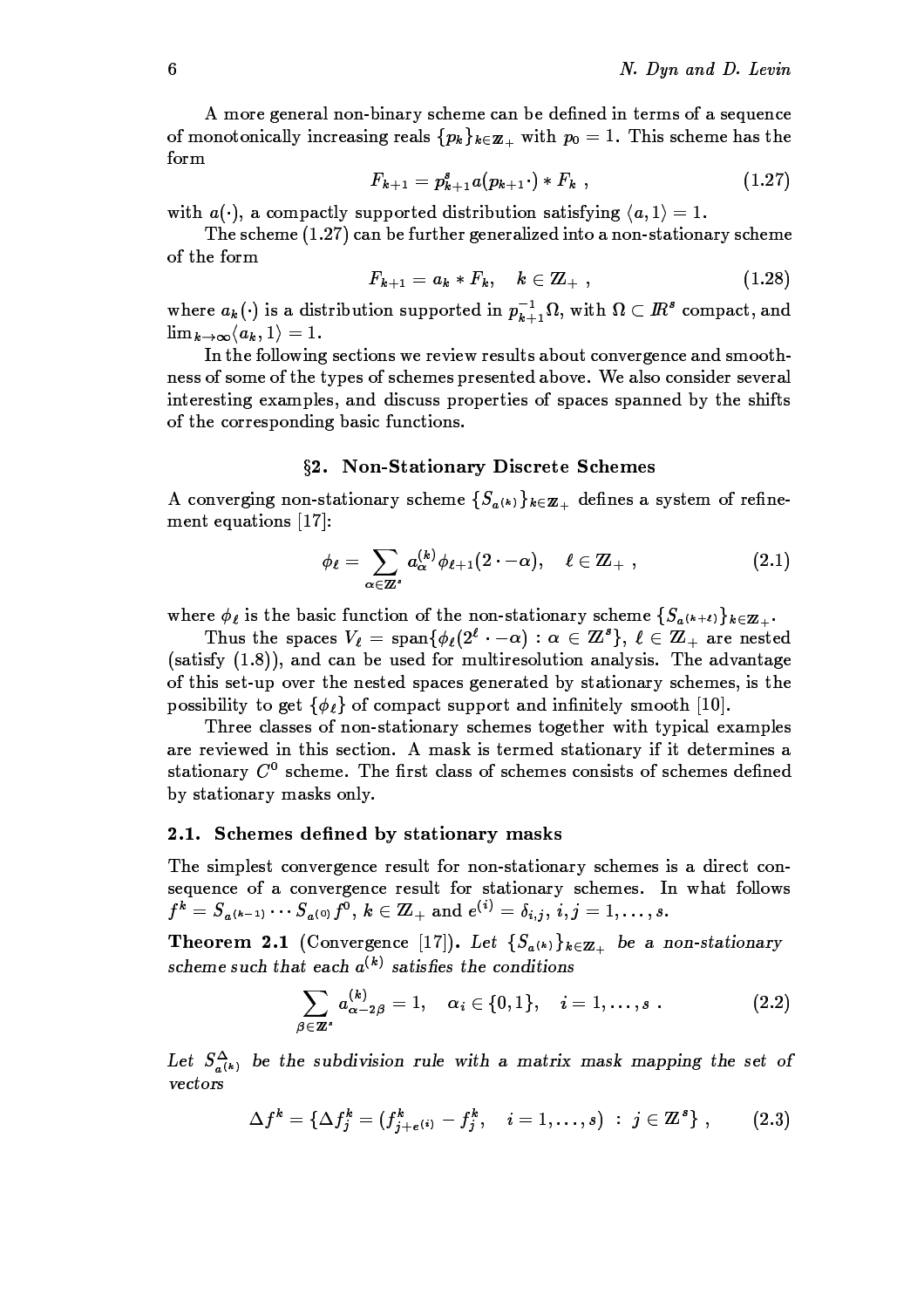into the set of vectors  $\Delta f^{k+1}$ . (The existence of  $S^{\Delta}_{a(k)}$  is guaranteed by (2.2).) If there exists  $\mu \in (0,1)$  such that for all  $k \in \mathbb{Z}_+$ 

$$
||S_{a^{(k)}}^{\Delta} \Delta f||_{\infty} \leq \mu ||\Delta f||_{\infty}, \quad f \in \ell^{\infty}(\mathbb{Z}^{s}), \qquad (2.4)
$$

where 
$$
||\Delta f||_{\infty} = \sup_{j\in\mathbb{Z}^s} ||\Delta f_j||_{\infty}
$$
, then  $\{S_{a^{(k)}}\}_{k\in\mathbb{Z}_+}$  is  $H^{\nu}$ ,  $\nu = \min\{-\log_2 \mu, 1\}$ .

Note that a necessary and sufficient condition for a mask  $a$  to be stationary is the contractivity of the stationary scheme  $\{S_a^{\Delta}\}\$ as an operator on the space  $\{\Delta f: f \in \ell^{\infty}(\mathbb{Z}^{s})\}$  (see e.g. [12]). Hence by (2.4)  $a^{(k)}$  is stationary.

**Theorem 2.2** (Smoothness [17]). Let  $\{S_{a^{(k)}}\}_{k\in\mathbb{Z}_+}$  be such that for some  $\lambda \in \mathbb{Z}^s$  and  $k_0 \in \mathbb{Z}_+$ 

$$
\sum_{\alpha \in \mathbb{Z}^s} a_{\alpha}^{(k)} z^{\alpha} = (1 + z^{\lambda}) \sum_{\alpha \in \mathbb{Z}^s} b_{\alpha}^{(k)} z^{\alpha}, \quad k \geq k_0.
$$
 (2.5)

If  $\{S_{b^{(k)}}\}_{k\in\mathbb{Z}_+}$  is convergent then  $\{S_{a^{(k)}}\}_{k\in\mathbb{Z}_+}$  is convergent and the corresponding basic functions denoted by  $\phi_b$  and  $\phi_a$ , respectively, are related by

$$
\partial^{\lambda} \phi_a = \sum_{i=1}^{s} \lambda_i \frac{\partial}{\partial x_i} \phi_a = \phi_b - \phi_b(\cdot - \lambda) \in C(I\!\!R^s) \ . \tag{2.6}
$$

Note that  $\phi_a \in C^1(\mathbb{R}^s)$  if (2.6) holds for s linearly independent vectors  $\lambda^1,\ldots,\lambda^s\in{\mathbb Z}^s.$ 

The first example we present is typical to nonstationary schemes with supp $(a^{(k)})$  growing linearly with k.

# 2.2. The up-function

Let  $s = 1$  and let  $a^{(k)}$  be the stationary mask generating the B-spline of order  $\boldsymbol{k},$ 

$$
a_i^{(k)} = \frac{1}{2^{k-1}} {k \choose i}, \quad i = 0, \ldots, k, \quad k \in \mathbb{Z}_+ \ . \tag{2.7}
$$

By Theorems 2.1 and 2.2 the functions  $\{\phi_{\ell}\}\$ , with  $\phi_{\ell}$  the basic function of  $\{S_{a^{(k+\ell)}}\}_{k\in\mathbb{Z}_+}$ , are in  $C_0^{\infty}(I\!\! R)$  with supp  $\phi_{\ell}=(0,\ell+2)$ . As shown in [10] the function  $\phi_0$  is the Rvachev's up-function [22]. Also, by (2.1) the functions  $\{\phi_{\ell}\}\$  generate a nested sequence of shift invariant spaces  $\{V_{k}\}_{k\in\mathbb{Z}_{+}}$ .

The above example is interesting enough to deserve detailed analysis. Here we cite the major properties of the sequence of nested spaces generated by it.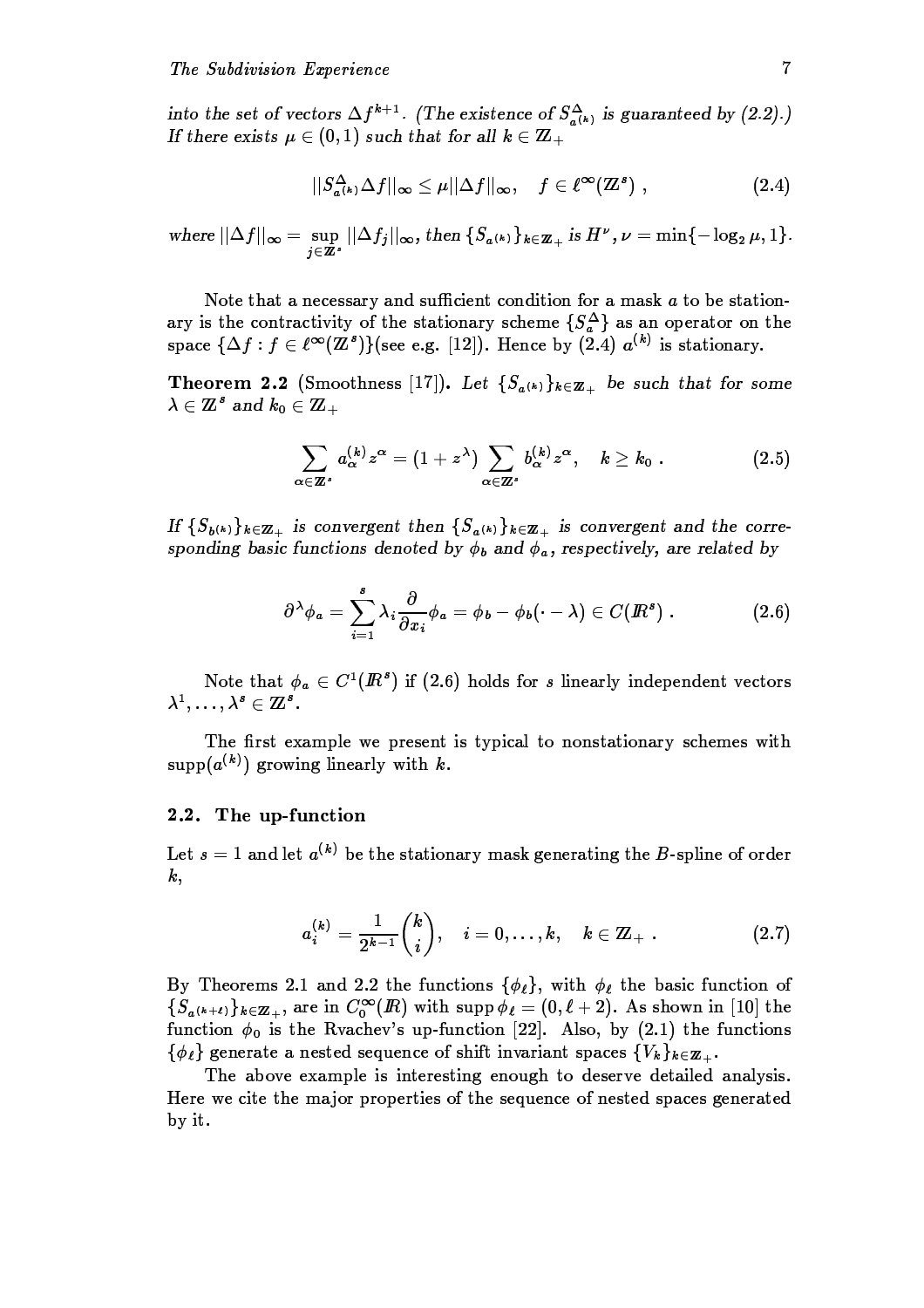**Theorem 2.3** (Stability [18]). The function  $\phi_i(2^i \cdot)$  is a stable generator of  $V_j = \text{span}\{\phi_j(2^j \cdot -\alpha) : \alpha \in \mathbb{Z}\}\$ , namely, there exist constants  $0 < R_j < T_j$ such that for each  $d \in \ell^2(\mathbb{Z})$ 

$$
R_j||d||_{\ell^2(\mathbf{Z})}\leq ||\sum_{\alpha\in\mathbf{Z}}d_\alpha\phi_j(2^j\cdot-\alpha)||_{L_2(\mathbf{R})}\leq T_j||d||_{\ell^2(\mathbf{Z})}, \qquad (2.8)
$$

with  $T_k/R_k = O\left(\left(\frac{\pi}{2}\right)^k\right)$ . Moreover  $\{\phi_j(\cdot-\alpha): \alpha\in \mathbf{Z}\}$  are linearly indepen $dent.$ 

**Theorem 2.4** (Spectral approximation order [18]). Let

$$
{E}_{\pmb k}(f)=\inf\{||f-v||_{{\pmb L}_{{\pmb 2}}({\pmb R})}:v\in V_{\pmb k}\}\,\,.
$$

Then for any  $r \in \mathbb{Z}_+$  and  $f \in W_2^r(\mathbb{R})$  (the Sobolev space of order r)

$$
\lim_{k\to\infty} 2^{kr} E_k(f) = 0 \quad \text{as } k\to\infty . \tag{2.9}
$$

For the sequence of nested spaces  $\{V_k\}_{k\in\mathbb{Z}_+}$  one can construct a sequence of prewavelets  $\{\psi_k\}_{k\in\mathbb{Z}_+}$  such that

$$
V_k \oplus \text{span}\{\psi_k(\cdot - \alpha): \alpha \in 2^{-k}\mathbb{Z}\}=V_{k+1}\ . \hspace{1.5cm} (2.10)
$$

These prewavelets are given in terms of their Fourier transforms:

Theorem 2.5 (Properties of prewavelets [18]). Let  $\rho_k = \phi_k(2^k \cdot)$  and let  $\tau_k(\omega) = \sum_{\alpha \in 2^{k+1}\mathbb{Z}} |\hat{\rho}_k(\omega + 2\pi \alpha)|^2$ . Then

$$
\widehat{\psi}_k(\omega) = \frac{1}{2} e^{-i\omega/2^{k+1}} a_k (e^{-i\omega/2^{k+1}}) \tau_k(\omega) \widehat{\rho}_{k+1}(\omega) , \qquad (2.11)
$$

and  $|\supp \psi_k| = 2|\supp \rho_k| = \frac{k+2}{2^{k-1}}$ . Also,  $\psi_k$  generates a stable basis of the orthogonal complement of  $V_j$  in  $V_{j+1}$ .

#### 2.3. Asymptotically stationary schemes

An interesting class of non-stationary schemes is that of "asymptotically stationary schemes" [16, 17]. The masks defining such a scheme  $a^{(k)} = \{a_{\alpha}^{(k)}\}$ :  $\alpha \in \mathbb{Z}^s$ ,  $k \in \mathbb{Z}_+$  satisfy the two conditions

- (i)  $\text{supp}(a^{(k)}) \subset [0,n]^s, k \in \mathbb{Z}_+$  for some  $n \in \mathbb{Z}_+^s$ .
- (ii) There exists a limiting mask  $a^*$  supported in  $[0, n]^s$  such that

$$
\lim_{k \to \infty} \max_{\alpha \in [0,n]^s} |a_{\alpha}^{(k)} - a_{\alpha}^*| = 0
$$
 (2.12)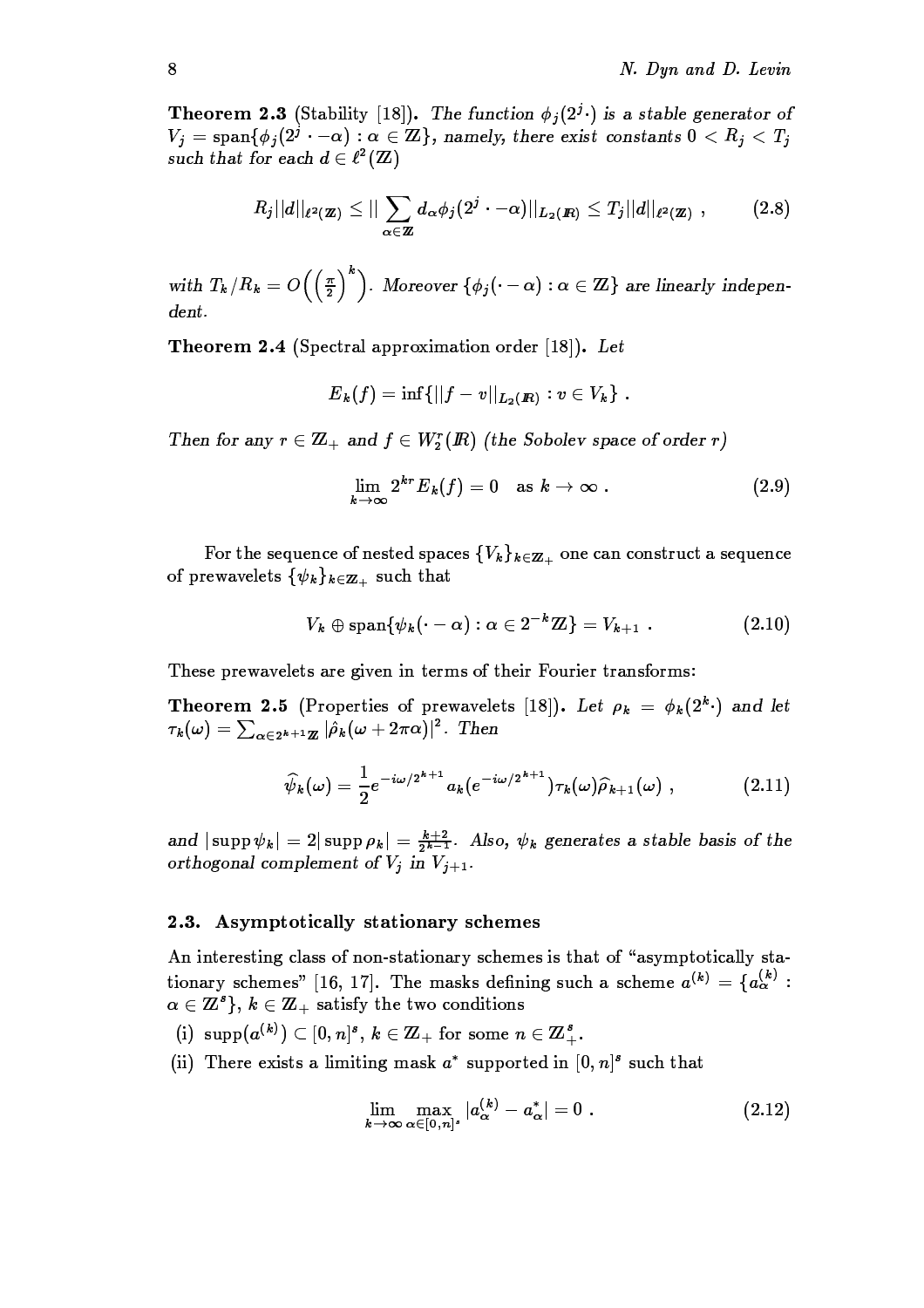**Example** – the exponential splines. Univariate exponential  $B$ -splines with integer knots are basic functions of asymptotically stationary schemes, with masks  $a^{(k)}$ ,  $k \in \mathbb{Z}_+$  of the form

$$
\frac{1}{2}\sum_{\alpha\in\mathbb{Z}}a_{\alpha}^{(k)}z^{\alpha}=\prod_{i=0}^{k}(1+e^{2^{-k-1}\gamma_i}z)/2,\quad k\in\mathbb{Z}_+\ .\hspace{1.5cm} (2.13)
$$

For  $\ell > 1$ , the scheme generates a  $C^{\ell-1}$  piecewise exponential function in the span of  $\{e^{\gamma_i x}: i=0,\ldots,\ell\}$  with integer knots and support  $(0,\ell+1)$  (see [2, 16, 17). The scheme is asymptotically stationary since

$$
a_j^{(k)} = \frac{1}{2^{\ell}} \sum_{0 \leq i_1 < \cdots < i_j \leq \ell} \exp\{2^{-k-1} \sum_{r=1}^j \gamma_{i_r}\} = \frac{1}{2^{\ell}} {\ell + 1 \choose j} + 0(2^{-k}) \ . \tag{2.14}
$$

The limiting mask is that of a B-spline of order  $\ell + 1$ .

Similarly in the multivariate case, the sequence of masks

$$
\frac{1}{2^s}\sum_{\boldsymbol{\alpha}\in\mathbf{Z}^s}a_{\boldsymbol{\alpha}}^{(k)}z^{\boldsymbol{\alpha}}=\prod_{i=0}^{\ell}(1+\exp\{2^{-k-1}\gamma_i\}z^{\lambda^i})/2\;,
$$

with directions  $\Lambda = {\lambda^0, \ldots, \lambda^\ell} \subset \mathbb{Z}^s, \ell \geq s$ , determines a  $C^0$  scheme with an exponential box-spline as its basic function, if any  $\ell$  vectors from  $\Lambda$ span  $\mathbb{R}^s$  and there is a subset of s vectors in  $\Lambda$  with determinant  $\pm 1$  [6, 17]. The limiting mask is stationary generating the polynomial box-spline with directions  $\Lambda$  [3].

**Theorem 2.6** (Convergence and smoothness [17]). Let  $\{a^{(k)}\}$  satisfy conditions (i), (ii) with  $a^*$  a stationary mask, and let

$$
{\theta}_k=\max\{|a_{\alpha}^{(k)}-a_{\alpha}^*|: \alpha\in{\mathbb Z}^s\},\quad k\in{\mathbb Z}_+\ .
$$

If for some  $m \geq 0$ ,  $\sum_{k \in \mathbb{Z}_+} \theta_k 2^{km} < \infty$  and  $\{S_{a^*}\}\$ is  $C^m$ , then  $\{S_{a^{(k)}}\}_{k \in \mathbb{Z}_+}$  is  $C^m$ . If  $\{S_{a^*}\}\$ is  $H^{\nu}$ ,  $\nu \in (0,1)$ , and  $\theta_k \leq A2^{-k\mu}$ ,  $k \in \mathbb{Z}_+$  for some  $\mu \in (0,1)$ , then the scheme  $\{S_{a^{(k)}}\}_{k\in Z_+}$  is  $H^{\gamma}$  with  $\gamma = \min(\nu, \mu)$ .

For asymptotically stationary schemes there is an analogous result to Theorem 2.2.

**Theorem 2.7** (Smoothness [17]). Let  $\{a^{(k)}\}_{k\in\mathbb{Z}_+}$  be a sequence of masks satisfying  $\mathrm{supp}(a^{(k)})\subset [0,n]^s,$  and

$$
a_k(z)=\sum_{\alpha\in\mathbb{Z}^s}a_\alpha^{(k)}z^\alpha=\prod_{i=1}^s(1+r_{k,i}z^{\lambda^i})b_k(z),\quad k\geq k_0\,\,,\qquad \qquad (2.15)
$$

with  $\lambda^1, \ldots, \lambda^s \in \mathbb{Z}^s$  a basis of  $\mathbb{R}^s$ . If, moreover, for each  $i = 1, \ldots, s$ , the polynomials  $\{a_k(z)/(1 + r_{k,i}z^{\lambda^i})\}_{k \in \mathbb{Z}_+}$  determine a  $C^m$  scheme and

$$
\lim_{k \to \infty} (r_{k,i}^2 - 1) 2^k = c_i < \infty, \quad \sum_{k=k_0}^{\infty} 2^k |r_{k+1,i} - r_{k,i}| < \infty , \quad (2.16)
$$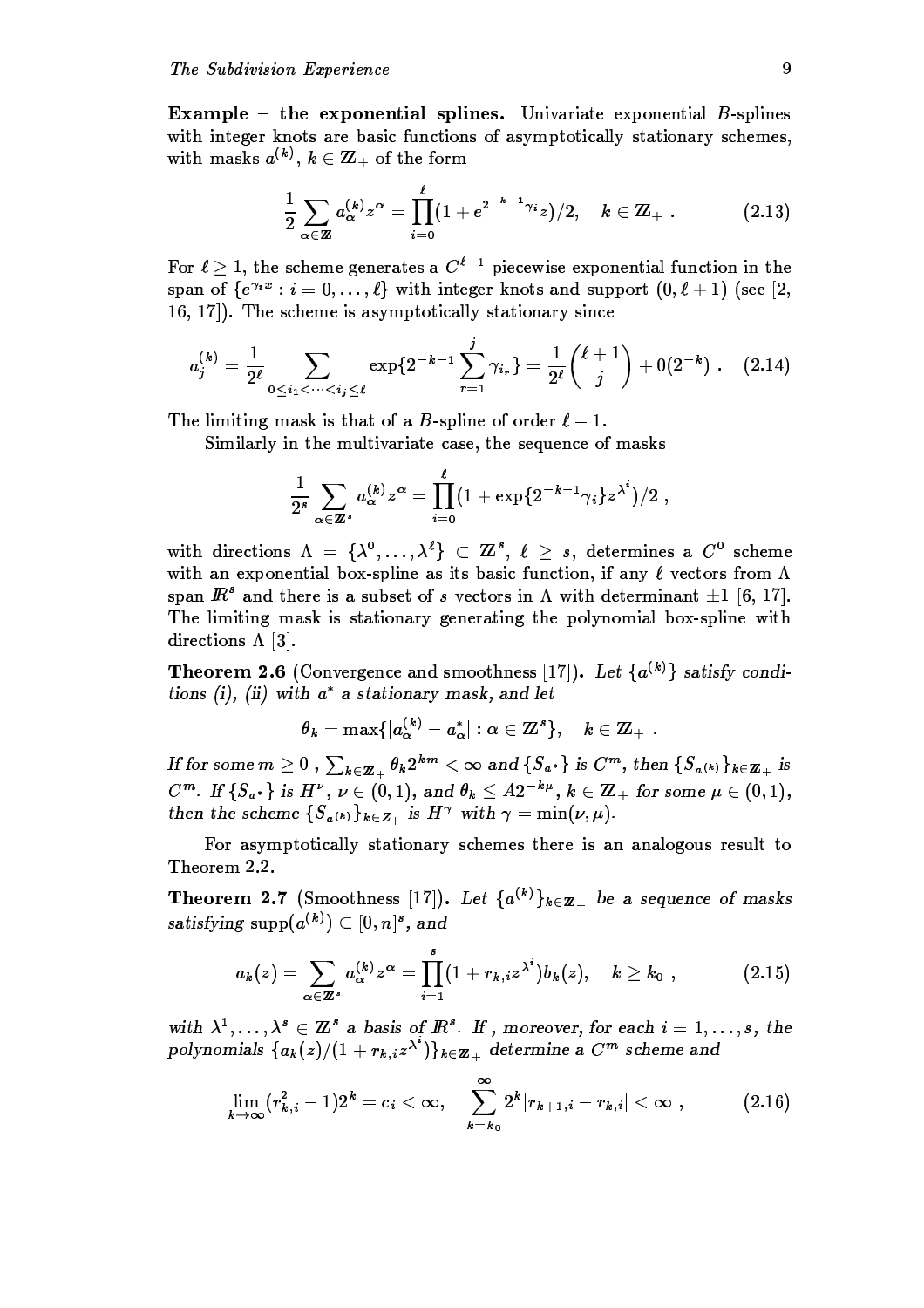then  $\{S_{a^{(k)}}\}_{k\in\mathbb{Z}_+}$  is a  $C^{m+1}$  scheme.

**Example** – exponential  $B$ -splines revisited. For the exponential  $B$ spline scheme (2.13) with  $\ell \geq 1$ ,  $S_{a^*}$  generates B-splines of order  $\ell + 1$  hence  $S_{a^*}$  is  $C^{\ell-1}$ . By (2.14),  $\{a^{(\overline{k})}\}_{k\in\mathbb{Z}_+}$  satisfies the conditions of Theorem 2.6 with  $m = 0$ . Hence the scheme  $\{S_{a^{(k)}}\}_{k \in \mathbb{Z}_+}$  is converging uniformly to a  $C<sup>0</sup>$  function. The stronger result in Theorem 2.7 allows us to conclude that  $\{S_{a^{(k)}}\}_{k\in\mathbb{Z}_+}$  is  $C^{\ell-1}$ . Indeed, a repeated application of Theorem 2.7 with  $r_k = \exp(2^{-k-1}\gamma_j), k \in \mathbb{Z}_+$  for  $j = 0, \ldots, \ell-2$ , yields the desired property<br>of the scheme, since  $r_{k+1}^2 = r_k$ ,  $1 - r_k^2 = 0(2^{-k})$ .

# 2.4. Schemes with  $C_0^{\infty}$  basic functions

A general class of univariate  $(s = 1)$  non-stationary schemes generating compactly supported  $C^{\infty}$  basic functions is studied in [4]. The interesting examples are the  $C_0^{\infty}$  cardinal interpolatory basic functions  $(\phi|_{\mathbf{Z}} = \delta)$  and the  $C_0^{\infty}$ orthonormal wavelets. Typical to the masks of these examples is the linear growth of their support with the subdivision level. In this sense it is a generalization of the process leading to the up-function studied in Subsection 2.2, where the Fourier transforms  $a_k(\omega) = (1/2) \sum_{\alpha \in \mathbb{Z}} a_{\alpha}^{(k)} e^{-i\alpha \omega}$ ,  $k \in \mathbb{Z}_+$  of the masks  $\{a^{(k)}\}_{k\in\mathbb{Z}_+}$ , given by (2.7) are of the form

$$
a_k(\omega) = \exp(-i (k+1) (\omega/2)) \cos^{k+1} (\omega/2), \quad k \in {\hbox{\bf Z}}_+ \; . \eqno(2.17)
$$

**Theorem 2.8** (Convergence and smoothness [4]). Let  $a(\omega)$  be a  $2\pi$ -periodic function satisfying

$$
a(0)=1,\quad a(\omega)=\cos^{r}(\omega/2)q(\omega),\quad \sup_{\omega\in[0,2\pi]}\prod_{j=1}^{m}|q(2^{j-1}\omega)|<2^{rm}\quad ,\quad (2.18)
$$

for some  $r > 0$  and  $m \in \mathbb{Z}_+ \setminus \{0\}$ , with q bounded and Hölder continuous at the origin. Let  $\{a^{(k)}\}_{k\in\mathbb{Z}_+}$  be a sequence of masks of finite support with Fourier transforms  $a_k(\omega)$  satisfying the four requirements

(i)  $||a_k||_{\infty} \leq C, k \in \mathbb{Z}_+$ .

(ii) 
$$
|a_k(\omega)| \leq (1+\mu_k)|a(\omega)|^k
$$
,  $k \in \mathbb{Z}_+$ ,  $\sum_{k \in \mathbb{Z}_+} |\mu_k| < \infty$ .

- (iii)  $\sum_{k \in \mathbb{Z}_+} \deg(a_k) 2^{-k} < \infty$ .
- (iv)  $\sum_{k \in \mathbb{Z}} |a_k(0) 1| < \infty$ .

Then the subdivision scheme  $\{S_{a^{(k)}}\}_{k\in\mathbb{Z}_+}$  is uniformly convergent and its basic function  $\phi_0$  is a compactly supported  $C^{\infty}$  function. Moreover the sequence of functions

$$
F_k=\sum_{\alpha\in\mathbf{Z}}f_\alpha^k\psi(2^k\cdot-\alpha),\quad f^k=S_{a^{(k-1)}}\cdots S_{a^{(0)}}\delta,\quad k\in\mathbf{Z}_+\ ,\qquad \quad \ (2.19)
$$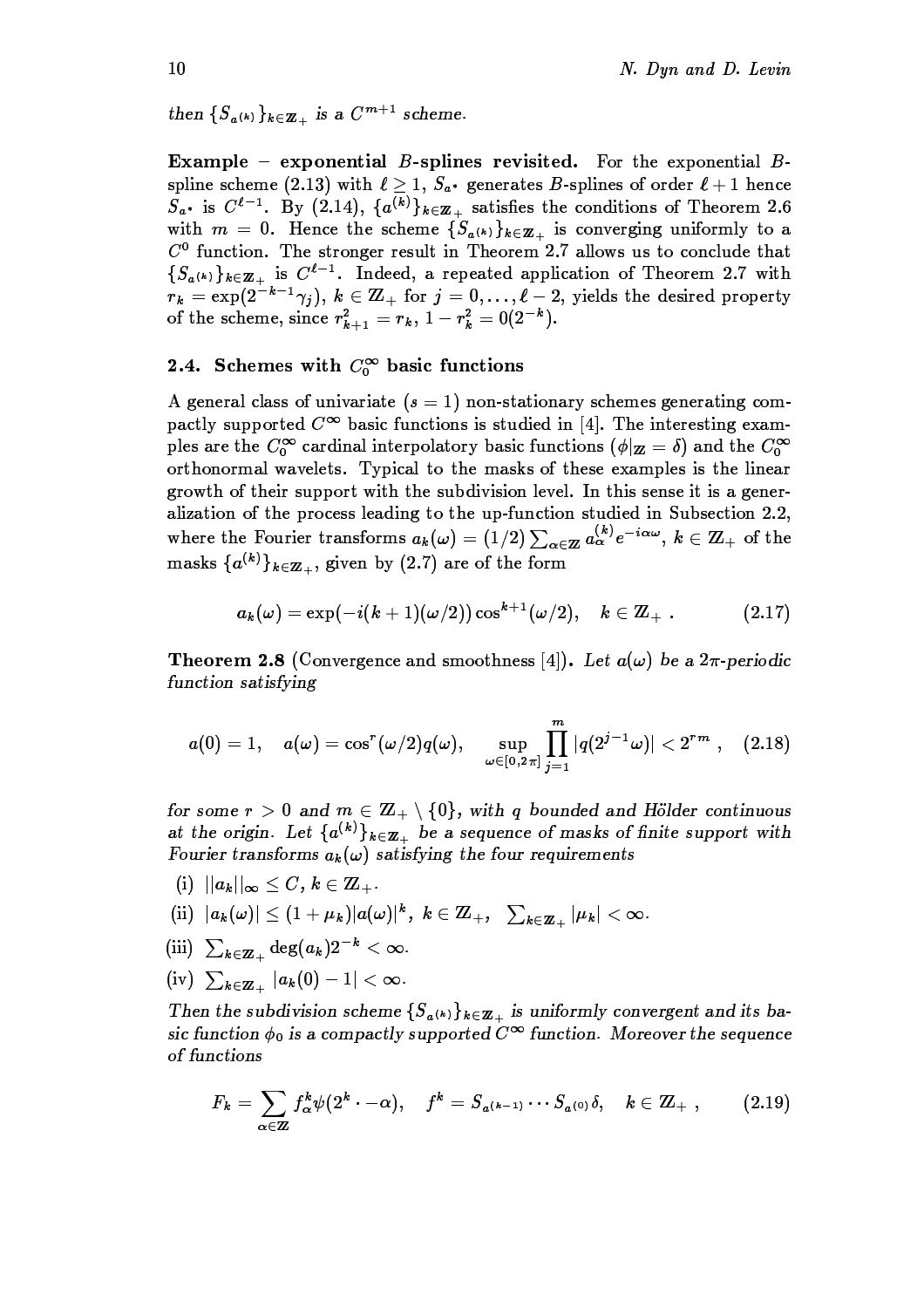with  $\psi = \sin(2\pi \cdot)/(2\pi \cdot)$ , and the sequences of their derivatives, converge uniformly to  $\phi_0$  and its derivatives:

$$
\lim_{k \to \infty} ||F_k^{(j)} - \phi_0^{(j)}||_{\infty} = 0, \quad j \in \mathbb{Z}_+ .
$$
 (2.20)

Note that requirement (iii) guarantees the finite support of the basic function  $\phi_0$  of the scheme  $\{S_{a(k)}\}_{k\in\mathbb{Z}_+}$ , with

$$
\deg(a_k)=\max\{\alpha: a_{\alpha}^{(k)}\neq 0\}-\min\{\alpha: a_{\alpha}^{(k)}\neq 0\} .
$$

This is the case since

$$
|\operatorname{supp}\phi_0|\leq \sum_{k\in{\bf Z}_+}2^{-k-1}\deg(a_k)\;.
$$

Approximation orders of the shift invariant spaces of the multiresolution analysis determined by  $\{a^{(k)}\}_{k\in\mathbb{Z}_+}$  are studied in [4], and similar results to those in Theorem 2.4 for approximation in the  $L_2$  – norm are obtained for approximation in Sobolev norms..

**Theorem 2.9** (Spectral approximation in Sobolev norms [4]). Let  $\{a^{(k)}\}_{k\in\mathbb{Z}_+}$ satisfy the assumptions of Theorem 2.8 and the additional condition

$$
|a_k(\omega)|\geq (1-\nu_k)|A(\omega)|^k\,\,,
$$

where  $|\nu_k|$  < 1,  $\sum_{k \in \mathbb{Z}_+} |\nu_k|$  <  $\infty$ ,  $A(0) = 1$  and  $A(\cdot)$  is Hölder continuous at the origin. Then the spaces  $\{V_j\}_{j\in\mathbb{Z}_+}$  generated by this subdivision have density order r in  $H^s$  for all  $r \geq s$ , namely for  $r \geq s$  and  $f \in H^r = \{g :$  $\|g\|_r = \int_{I\!\!R} |\widehat{g}(\omega)|^2 (1+|\omega|^{2r}) d\omega < \infty\}$ 

$$
\inf_{v\in V_j}\|f-v\|_s\leq C2^{j(s-r)}\|f\|_r\epsilon(f,j)\,\,,
$$

with  $0 \leq \epsilon(f, j) \leq 1$  and  $\lim_{j\to\infty} \epsilon(f, j) = 0$ . Moreover, there exists  $t \in (0, \pi]$ such that the sequence of the  $L_2$ -projections of  $S_j f$  into  $V_j$ ,  $j \in \mathbb{Z}_+$ , with  $(S_i f)^{\wedge} = \chi_{[-2i t, 2i t]} \hat{f}$ , constitutes an approximation scheme which achieves density order r in  $H^s$  for all  $r \geq s$ .

**Example –**  $C_0^{\infty}$  cardinal interpolatory basic functions. The construction is based on a family of stationary univariate interpolatory subdivision schemes with masks  $\{a^{(n)}\}_{n\in\mathbb{Z}_+}$ , introduced in [11]. The stationary scheme with the mask  $a^{(n)}$  reproduces polynomials of degree  $\leq 2n+1$ . The non-zero elements of  $a^{(n)}$  are

$$
a_0^{(n)} = 1, \quad a_{2\alpha+1}^{(n)} = a_{-2\alpha-1}^{(n)} = \ell_\alpha(0), \quad \alpha = 0, 1, \ldots, n \;, \tag{2.21}
$$

where  $\ell_{\alpha}(x) \in \pi_{2n+1}$  satisfies  $\ell_{\alpha}((2\beta+1)/2) = \delta_{\alpha,\beta}, \ \beta = -n-1, -n, \ldots, n$ .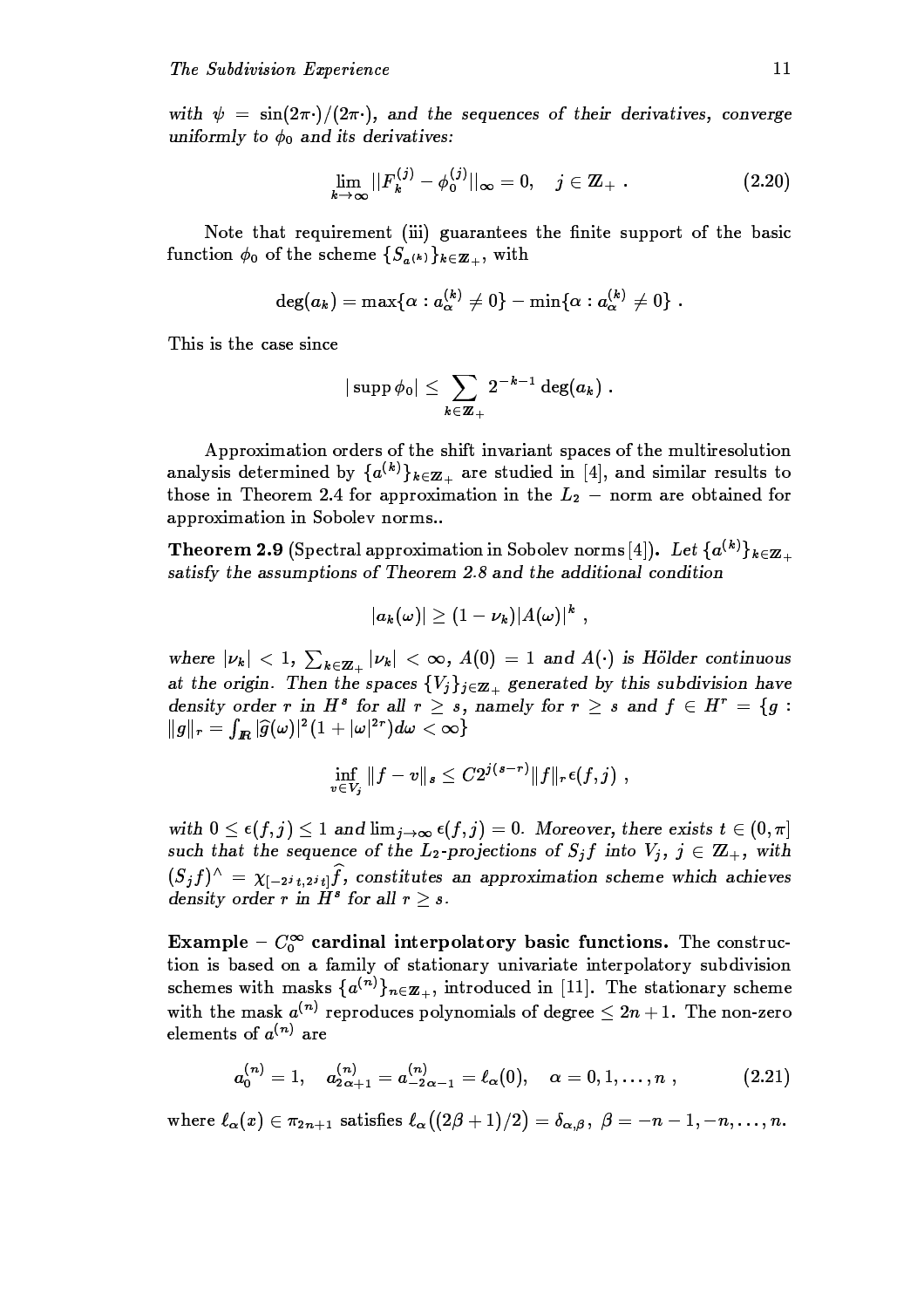The Fourier transform of the mask  $(2.21)$  is  $[11]$ 

$$
a_n(\omega) = \cos^{2n+2}(\omega/2) \sum_{j=0}^n \binom{n-1-j}{j} y^j, \quad y = \sin^2(\omega/2) \ . \tag{2.22}
$$

Thus  $a_n(0) = 1$ ,  $\deg(a_n) = 4n + 2$ , and requirements (iii) and (iv) of Theorem 2.8 hold.

It is shown in [4] that  $|a_n(\omega)| \leq (a(\omega))^n$  where

$$
a(\omega) = \begin{cases} 1, & |\omega| \leq \frac{\pi}{2}, \\ \sin^2 \omega, & \frac{\pi}{2} \leq |\omega| < \pi. \end{cases}
$$
 (2.23)

Hence  $||a_n||_{\infty} \leq 1$ , and requirements (i) and (ii) of Theorem 2.8 are valid. Defining  $a(\omega) = \cos^2(\omega/2)q(\omega)$  we get from (2.23) that  $q(\omega) < q(\pi) = 4$  for  $|\omega|$  <  $\pi$ , and hence (2.18) holds with  $r = 2$  and  $m = 2$ . Thus the nonstationary scheme  $\{S_{a^{(k)}}\}_{k\in\mathbb{Z}_+}$  with  $a^{(k)}$  given by (2.21) or (2.22) generates a  $C_0^{\infty}$  interpolatory basic function  $\phi_0$  satisfying  $\phi_0|_{\mathbb{Z}} = \delta$ . In fact, for any  $j \in \mathbb{Z}_+$ , the basic function  $\phi_j$  corresponding to the scheme  $\{S_{a^{(k+j)}}\}_{k\in\mathbb{Z}_+}$ is  $C_0^{\infty}$  and interpolatory. Also,  $\{\phi_i\}$  generates multiresolution analysis, with the property of spectral approximation in Sobolev norms.

It should be noted that although  $a^{(n)}$  in this example is stationary for  $n \in \mathbb{Z}_+$  [11], Theorem 2.1 does not apply, since

$$
||S_{a^{(n)}}^\Delta||_\infty>1,\quad n\neq 0\,\,.
$$

#### §3. Non-Uniform Discrete Schemes

First we consider the case  $s = 1$  and non-uniformity according to domain as in (1.10). Let  $\Omega_j = [x_j, x_{j+1}), j \in J \subset \mathbb{Z}$ , with  $\{x_j\}_{j \in J} \subset \mathbb{Z}$  satisfying  $x_{i+1} - x_i \geq L > 0$ ,  $j \in J$ , and  $\bigcup_{i \in J} \Omega_i = \mathbb{R}$ . We are concerned with non-uniform schemes of the form

$$
f_{\alpha}^{k+1} = \sum_{\beta} a_{\alpha-2\beta}^{(\ell)} f_{\beta}^k, \quad \alpha 2^{-k-1} \in \Omega_{\ell} , \qquad (3.1)
$$

where  $a^{(\ell)}$  is the mask applicable in  $\Omega_{\ell}$ .

To each point  $x_j$  there corresponds an index set  $I_j$  and a matrix  $A_j$  of the form

$$
(A_j)_{\alpha\beta} = \begin{cases} a_{\alpha-2\beta}^{(j-1)}, & \alpha < 0 \\ a_{\alpha-2\beta}^{(j)}, & \alpha \ge 0 \end{cases} \quad (\alpha, \beta) \in I_j . \tag{3.2}
$$

The index set  $I_j$  is given by  $I_j = \{ \alpha : \alpha + 1 \in \widetilde{I}_j \text{ or } \alpha - 1 \in \widetilde{I}_j \}, \text{ where } \widetilde{I}_j$ is the smallest set of integers including zero with the property

$$
(-1)^{\ell}\alpha \geq \ell, \quad \alpha \in \widetilde{I}_j, \quad a_{\alpha\beta}^{(j-\ell)} \neq 0 \Rightarrow \beta \in \widetilde{I}_j \quad \text{for} \quad \ell = 0, 1. \tag{3.3}
$$

The cardinality of  $I_j$  is denoted by  $|I_j|$ .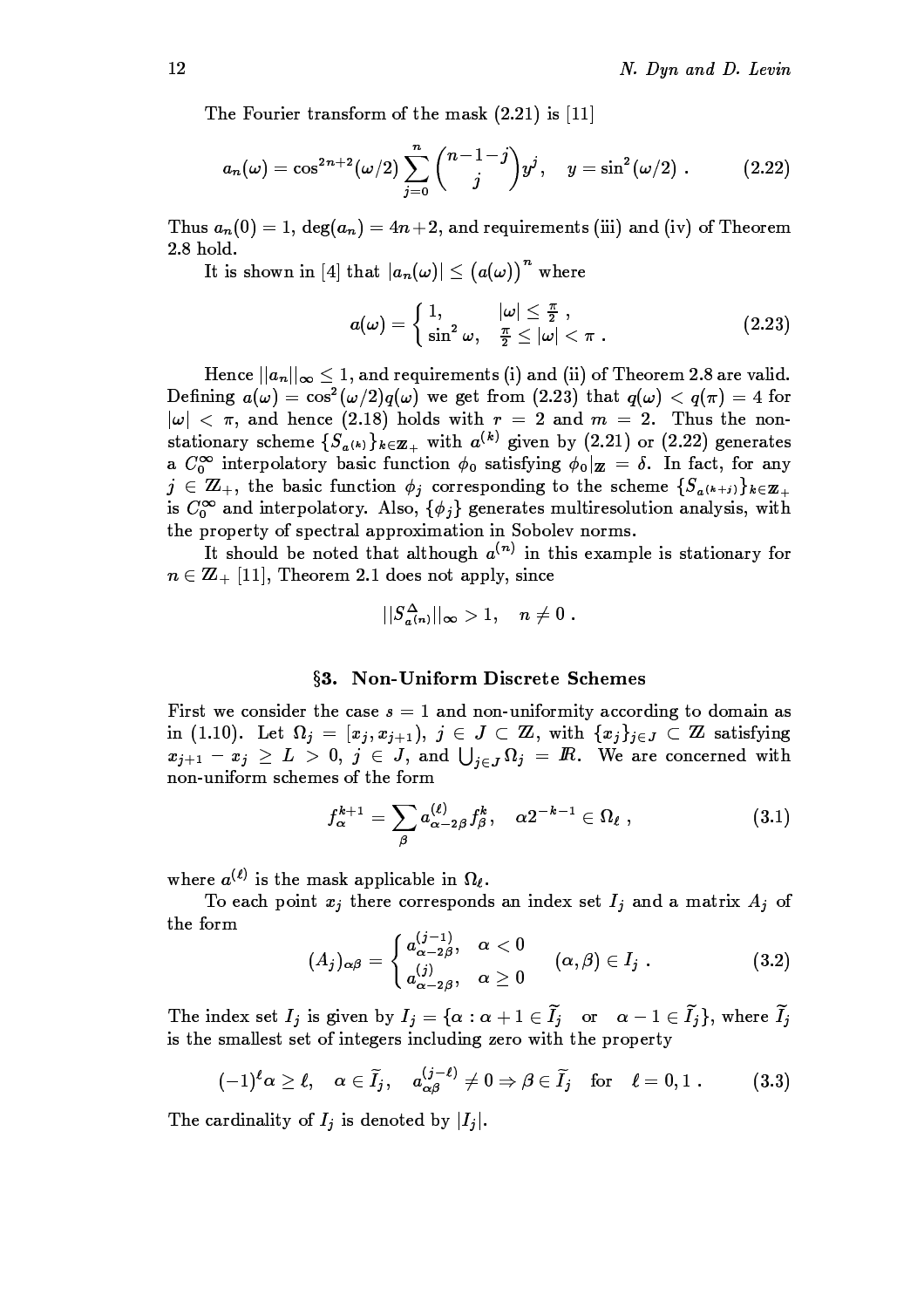**Theorem 3.1** (Convergence and smoothness [14]). Let  $m \in \mathbb{Z}_+$ , and let  $\{S_{a(i)}\}\$ be a  $C^m$  stationary scheme for  $j \in J$ . If for all  $j \in J$  the eigenvalues of  $A_j$ ,  $\{\lambda_i^{(j)}\}_{i=1}^{|I_j|}$  have the form

$$
\lambda_i^{(j)} = 2^{-i}, \quad i = 0, \ldots, m, \quad |\lambda_i| < 2^{-m}, \quad i = m+1, \ldots, |I_j| \;, \tag{3.4}
$$

then the scheme  $(3.1)$  is  $C^m$ .

Results on the convergence of non-uniform schemes of the type  $(1.11)$  with non-negative masks and of several generalizations are obtained in [2]. Here we cite one result which applies to non-uniform and non-stationary schemes.

**Theorem 3.2** (Convergence [2]). Let  $\gamma, \eta \in \mathbb{Z}_{+}^{s}$  such that  $\gamma_i < \eta_i$ ,  $i =$  $1,\ldots,s$ , and let  $\{A^{(k)}\}_{k\in\mathbb{Z}_+}$  be a sequence of stochastic matrices with the property

$$
A_{\alpha\beta}^{(k)} \neq 0 \quad \text{only if} \quad \gamma_i \leq \alpha_i - 2\beta_i \leq \eta_i, \quad i = 1, \ldots, s \; . \tag{3.5}
$$

If moreover,  $A_{\alpha\beta}^{(k)} \ge \varepsilon > 0$  for  $\alpha_i - 2\beta_i \in \{\gamma_i, \gamma_i + 1, \eta_i - 1, \eta_i\}, i = 1, ..., s$ ,<br>then the scheme<br> $P^{k+1} = A^{(k)} P^k$   $h \in \mathcal{T}$ 

$$
P^{\textbf{\textit{k}}+1} = A^{(\textbf{\textit{k}})} P^{\textbf{\textit{k}}}, \quad \textbf{\textit{k}} \in \mathbf{Z}_+ \,\, ,
$$

is uniformly convergent.

## §4. Integral Subdivision and Weak Convergence

The discrete binary subdivision process generates points  $\{P_{\alpha}^{k+1}\}\$  at level  $k+1$ by a linear operation on  $\{P_{\alpha}^{k}\}\text{, where the operator is a two slanted matrix [2].}$ Viewing  $\{P_{\alpha}^{k}\}\$ as values of a function  $F_{k}$  at the points  $\{2^{-k}\alpha\}$  respectively, the slanted matrix operator can be viewed as a discrete convolution operator. In the following we discuss the natural extension of the discrete binary subdivision to integral binary subdivision where the entities are functions instead of sequences of points, and the operators are convolutions. Here the mask is a function  $a \in L^1(\mathbb{R}^s)$  of compact support, and starting with an initial 'control' function  $F_0: \mathbb{R}^s \to \mathbb{R}^d$  we recursively define a sequence of functions  $\{F_k\}$  by the rule

$$
F_{k+1} = 2^{ks} a(2^{k+1} \cdot) * F_k = 2^{ks} \int\limits_{I\!\!R^s} F_k(\tau) a(2^{k+1} (t-\tau)) dt, \quad k \in \mathbb{Z}_+ \ . \quad \text{(4.1)}
$$

As shown in the introduction, the rule (4.1) is derived from (1.12) by the substitution  $F_k(t) = P^k(2^k t)$ . It is interesting to note that the two slanted nature of the discrete subdivision, which is still apparent as the two slanted convolution (1.12), is absent when we consider the function  $F_k(t) = P^k(2^k t)$ . In (4.1) the operator is a simple convolution operator on  $F_k$  defined by a weight function whose support is exponentially decreasing with  $k$ . A necessary condition for the convergence of the integral subdivision process is that  $\int_{\mathbf{R}^s} a(\tau) d\tau = 2^s$ , which simply means that  $2^{ks} a(2^{k+1} \cdot) \to \delta(\cdot)$  as  $k \to \infty$  [10].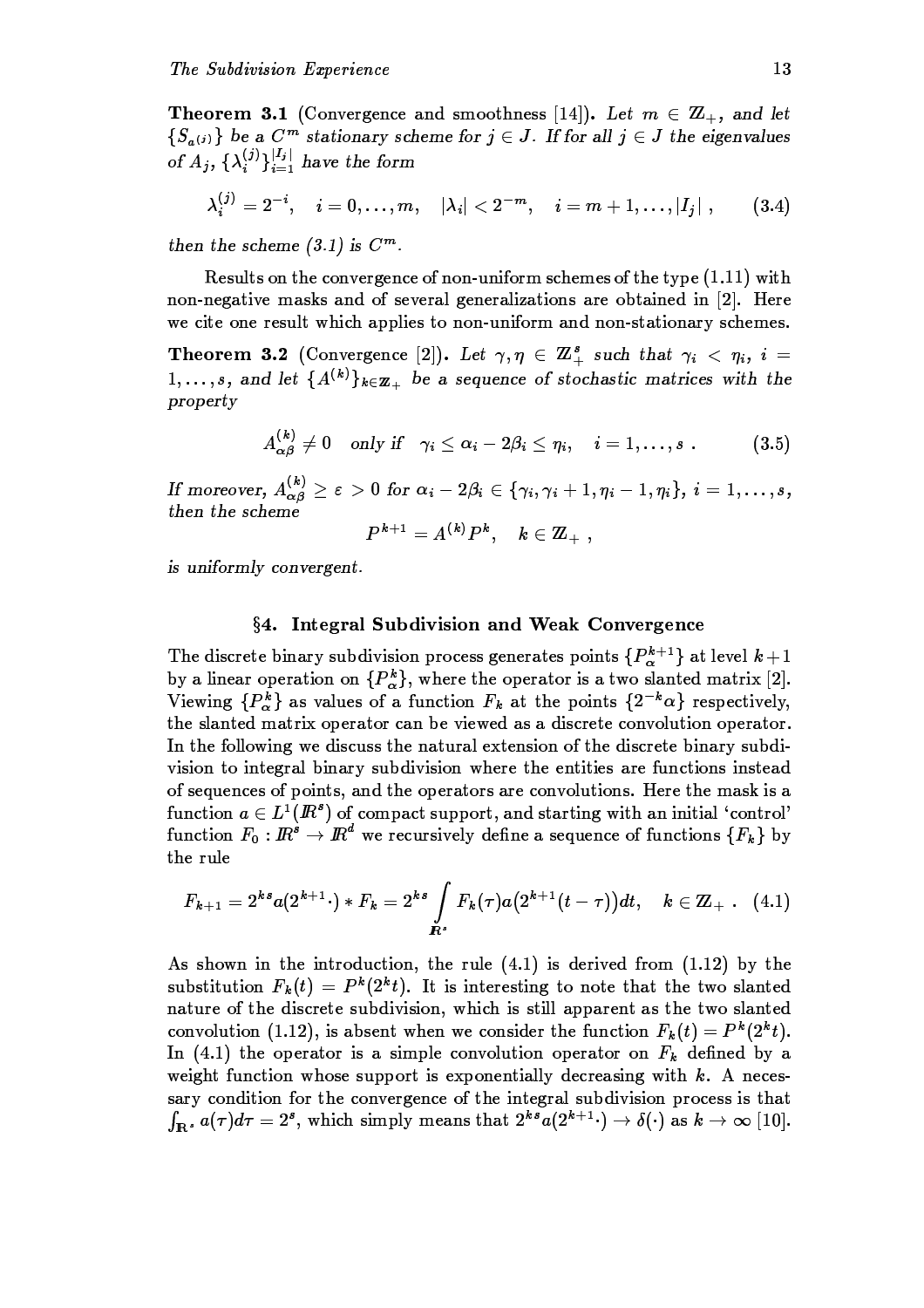**Example** – the up-function. The up-function derived in Section 2 by a non-stationary subdivision scheme is also the natural example for integral subdivision. We consider  $s = d = 1$  and the mask

$$
a(x) = \chi_{[-1,1]}(x) = \begin{cases} 1, & -1 \leq x \leq 1, \\ 0, & \text{otherwise}. \end{cases}
$$
 (4.2)

Starting the integral subdivision process with  $F_1 = a(2)$  (corresponding to the initial distribution  $F_0 = \delta(\cdot)$ , the sequence  $\{F_k\}$  is uniformly convergent to the up-function, up (.)  $\in C_0^{\infty}$  [10].

As in the discrete case, the integral subdivision process is related to a dilation equation which is now an integral functional equation

$$
F(x) = \int_{\mathbb{R}^s} a(t) F(2x - t) dt = (a * F)(2x) . \qquad (4.3)
$$

For example, the up-function satisfies the functional equation

$$
up(x) = \int_{-1}^{1} up(2x - t)dt
$$
 (4.4)

The convergence of integral subdivision processes, the nature of the limit functions and the relation to the integral functional equation, are discussed in [10] for  $s = 1$  and in [7] for  $s \geq 1$ . The following theorems and example are straightforward extensions of some of the results in [10] to the case  $s \geq 1$ . The analysis is based on Fourier methods and the results depend strongly on the decay rate of the Fourier transform  $\hat{a}(\lambda)$  of a as  $|\lambda| \to \infty$ . Here  $|\lambda| = \sum_{i=1}^{s} |\lambda_i|$ . **Theorem 4.1** (Convergence [10]). If the infinite product  $\prod_{j=1}^{\infty} (2^{-s}\widehat{a}(\lambda 2^{-j}))$ 

is convergent in  $L^1(\mathbb{R}^s)$  to  $\widehat{F}$ , and if we apply the integral subdivision process (1.5) starting with  $F_1 = a(2)$ , then  $\{F_k\}$  converges uniformly on  $\mathbb{R}^s$  to F which is a solution of the integral functional equation  $(4.3)$ .

The condition  $\hat{a}(0) = 2^s$  is evidently a necessary condition for the convergence of the above infinite product, and for the existence of an  $L^1$  solution of (4.3) with  $\widehat{F}(0) \neq 0$ . The limit function F in Theorem 4.1 is termed "the basic function" of the integral subdivision  $(4.1)$ .

**Theorem 4.2** (Uniform convergence to  $C^{\infty}$  functions [10]). Let a be of finite support and satisfy for some  $r > 0$ ,

$$
\int\limits_{I\!\!R^s} a(t) dt = 2^s, \quad \int\limits_{I\!\!R^s} |a(t)| dt \leq 2^{s+1}, \quad |\widehat{a}(\lambda)| = o(|\lambda|^{-r}) \quad \text{as } |\lambda| \to \infty \quad (4.5)
$$

Then the integral subdivision process starting with  $F_1 = a(2 \cdot)$  is a sequence which converges uniformly on  $\mathbb{R}^s$  to a  $C_0^{\infty}$  function F. Moreover any derivative of  ${F_k}$  is a sequence which converges uniformly on  $\mathbb{R}^s$  to the corresponding derivative of  $F$ .

The asymptotic behavior of  $\hat{a}(\lambda)$  as  $\lambda \to 0$  and as  $|\lambda| \to \infty$  gives us indication on the continuity of the limit function  $F$ :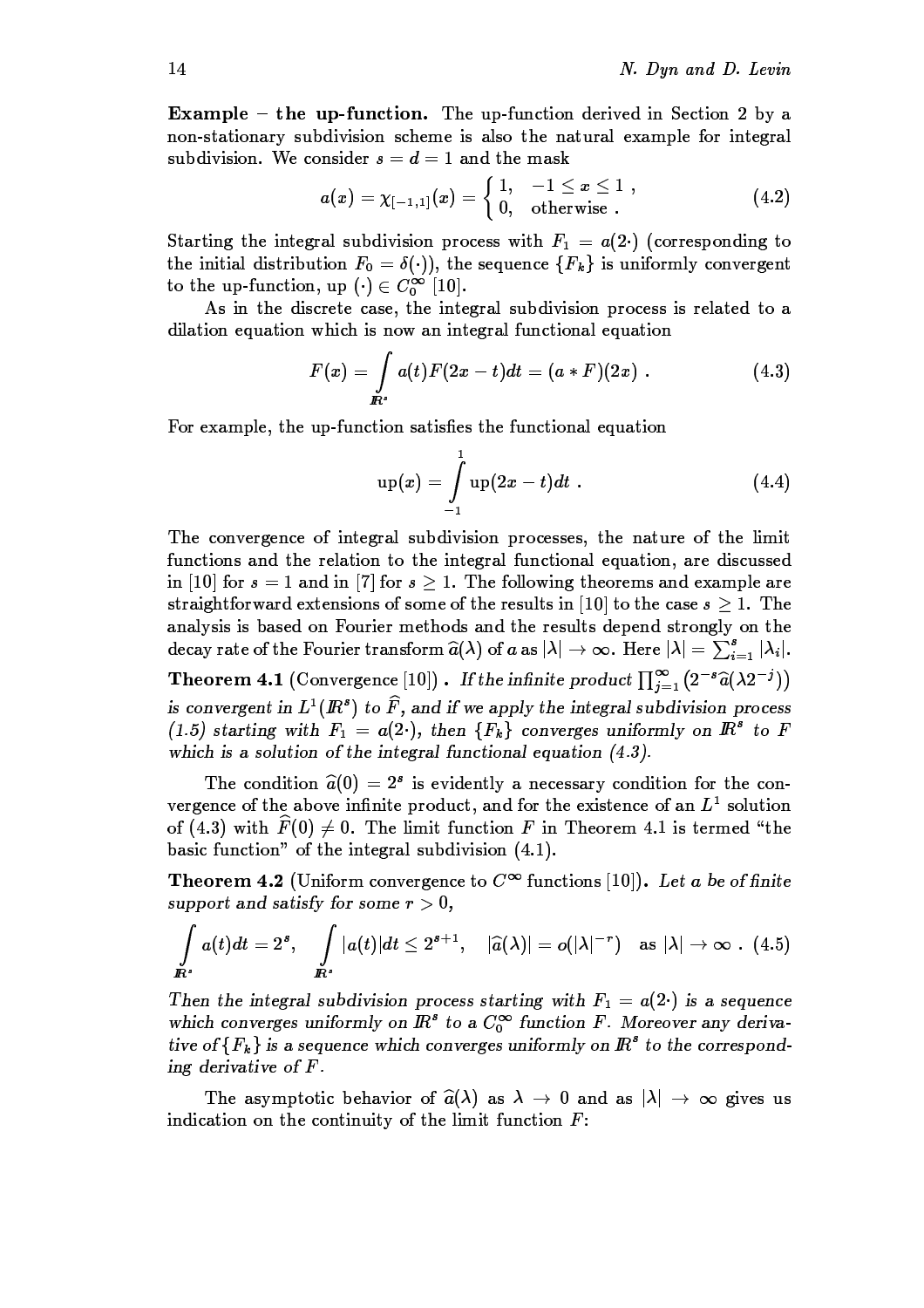**Theorem 4.3** (Smoothness of limit function [10]). Let  $\hat{a}$  satisfy the two conditions

$$
|\widehat{a}(\lambda)-2^s|=0(|\lambda|^\gamma)\quad\text{as}\quad |\lambda|\to 0,\quad \gamma>0\,\,,\qquad \qquad (4.6)
$$

 $and$ 

$$
|a(\lambda)| < q \leq 2^{-n-s+1-\varepsilon} \quad \text{for} \quad |\lambda| > R, \quad \varepsilon > 0 . \tag{4.7}
$$

Then the integral subdivision process converges weakly to  $F \in C^n(\mathbb{R}^s)$ . Corollary 4.4. If  $\hat{a}$  satisfies (4.6) and also

$$
|\widehat{a}(\lambda)| = o(1) \quad \text{as} \quad |\lambda| \to \infty \,\, , \tag{4.8}
$$

then the integral subdivision converges weakly to  $F \in C^{\infty}(I\!\!R^s)$ .

In the up-function example  $\hat{a}(\lambda) = 2 \frac{\sin \lambda}{\lambda}$  and a satisfies the conditions of Theorem 4.2. Thus the uniform convergence and the  $C^{\infty}$  property follow.

The relation between the integral subdivision and the non-stationary subdivision which appears in the case of the up-function is not a coincidence. The following theorem reveals that if the mask  $a(\cdot)$  of the integral subdivision process (or the integral functional equation) is itself a basic function of a discrete uniform binary subdivision (stationary or not), then the basic function of the integral subdivision process can be obtained as the limit of a non-stationary discrete subdivision process.

**Theorem 4.5** (Relation between integral and non-stationary subdivisions). Let  $a(2) \in L^1(\mathbb{R}^s)$  be the basic function of a non-stationary subdivision process with coefficients  ${c_{\beta}^{(k)}}$  satisfying  $\sum_{\beta \in \mathbb{Z}^k} c_{\beta}^{(k)} = 2^s$ . Let  $c_k(\omega) =$  $2^{-s}\sum_{\beta\in\mathbb{Z}^s}c_{\beta}^{(k)}e^{-i\beta\omega}$ , and define another non-stationary subdivision process with coefficients  $\{b_{\alpha}^{(k)}\}$  determined by the trigonometric equality

$$
b_k(\omega) = 2^{-s} \sum_{\alpha \in \mathbb{Z}^s} b_{\alpha}^{(k)} e^{-i\alpha \omega} = \prod_{\ell=0}^k c_{\ell}(\omega) . \qquad (4.9)
$$

If the non-stationary process,  $\{S_{b^{(k)}}\}_{k\in\mathbb{Z}_+}$ , converges weakly to an  $L^1$  limit function, then its basic function is the basic function of the integral subdivision process with the mask  $a$ , and it is a solution of the integral functional equation with the mask a.

Example - box-up functions. Consider an integral subdivision process with a mask  $a = B(\cdot/2)$ , where  $B(x)$  is a box-spline function in  $\mathbb{R}^s$  centered at the origin and normalized such that  $\int_{\mathbb{R}^3} B(x)dx = 1$ . Clearly this a satisfies condition (4.5) of Theorem 4.2, and the integral subdivision process with the initial function  $F_1 = a$  is uniformly convergent to  $F_B \in C^{\infty}(I\!\!R^s)$ . Recalling the up-function example, we term  $F_B$  a box-up function. Directly from the infinite convolution process and the non-negativity of  $B$ , it follows that

$$
\operatorname{supp} F_B=\operatorname{supp} B(\cdot/2)
$$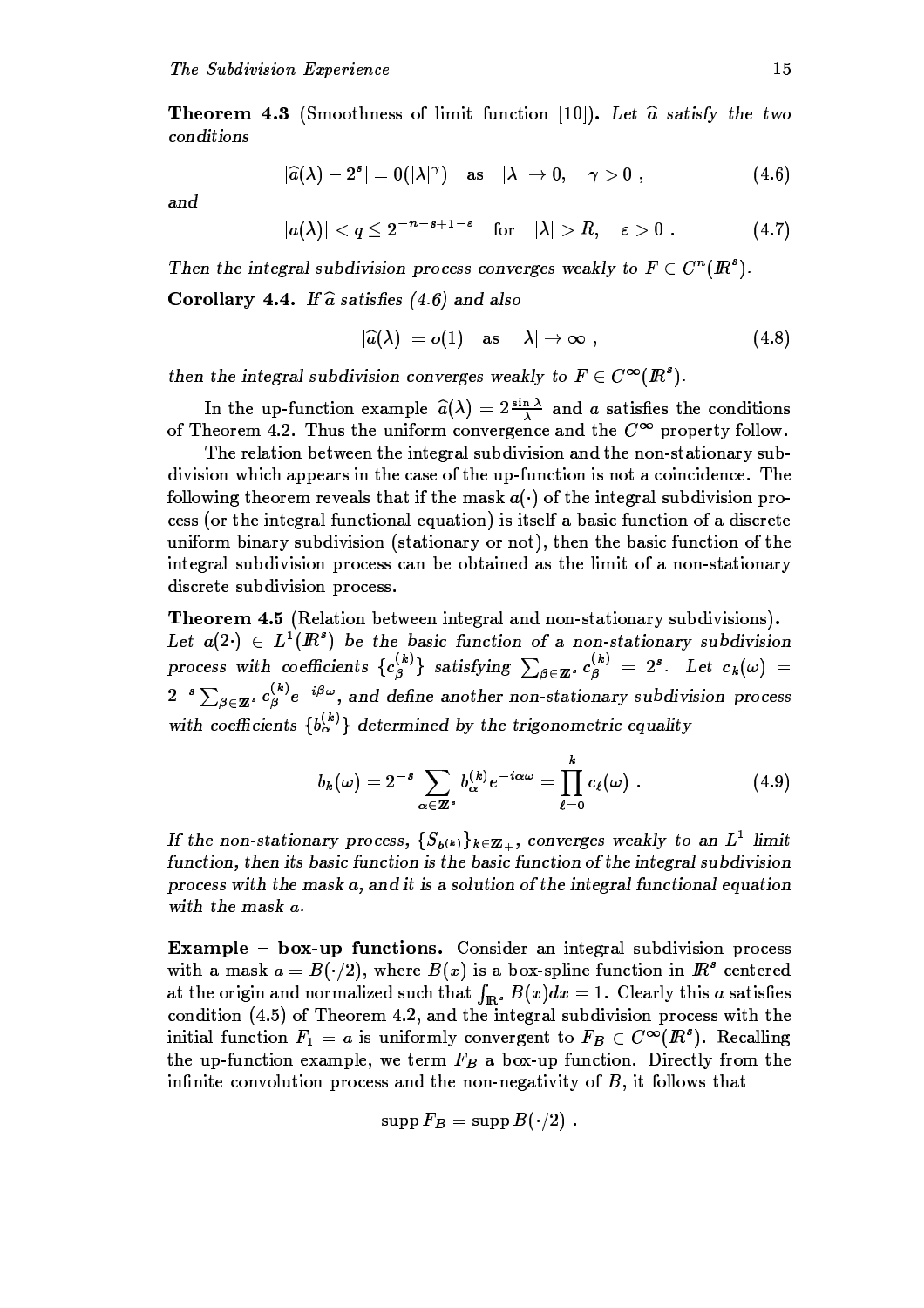Also, as in the case of the up-function, the integer shifts of  $F_B$ ,  $\{F_B(\cdot - \alpha)$ :  $\{\alpha\in\mathbf{Z}^s\}$  are linearly independent if  $\{B(\cdot-\alpha)\ :\ \alpha\in\mathbf{Z}^s\}$  are, and both spaces reproduce the same subspace of polynomials. Furthermore, since box-splines based on a set of directions which includes a subset with determinant  $\pm 1$ , are basic functions of a discrete stationary subdivision process  $[3]$ , we get by Theorem 4.5 that the box-up function  $F_B$  can also be computed by a discrete non-stationary subdivision with easily computable masks.

As is shown in the Introduction, by allowing the mask and the initial  $F_0$ in (4.1) to be distributions of  $\delta$ -type, the integral subdivision scheme (4.1) gives rise to the discrete subdivision scheme  $(1.1)$ , and the notion of weak (distributional) convergence becomes natural. The following is a strong result on weak convergence of discrete schemes:

**Theorem 4.6** (Weak convergence  $[10]$ ). The discrete uniform stationary binary subdivision process (1.1) with a mask a satisfying  $\sum_{\alpha \in \mathbb{Z}^s} a_{\alpha} = 2^s$ , is always weakly convergent. Its basic function is the weak solution of the functional equation  $(1.7)$ .

#### References

- 1. Blu, T., and O. Rioul, Wavelet regularity of iterated filter banks with rational sampling changes, Proceedings ICASSP, 1993.
- 2. Buhmann M. D., and C. A. Micchelli, Using two slanted matrices for subdivision, DAMTP report NA4, 1992.
- 3. Cavaretta, A. S., W. Dahmen, and C. A. Micchelli, Stationary Subdivision, Memoirs of AMS, No. 453, 1991.
- 4. Cohen, A., and N. Dyn, Nonstationary subdivision schemes and multiresolution analysis, preprint.
- 5. Cohen, E., T. Lyche, and R. Riesenfeld, Discrete B-splines and subdivision techniques in Computer-Aided Geometric Design and Computer Graphics, Computer Graphics and Image Processing 14 (1980), 87-111.
- 6. Dahmen, W., and C. A. Micchelli, On multivariate E-splines, Adv. Math.  $76$  (1989), 33-93.
- 7. Dahmen, W., and C. A. Micchelli, Continuous refinement equations and subdivision, Adv. Comp. Math. 1 (1993), 1-37.
- 8. Daubechies, I., and J. Lagarias, Two scale difference equations I. Existence and global regularity of solutions, SIAM J. Math. Anal. 22 (1991), 1338-1410.
- 9. Daubechies, I., and J. Lagarias, Two scale difference equations II. Local regularity, infinite products of matrices and fractals, SIAM J. Math. Anal. 23 (1992), 1031-1079.
- 10. Derfel, G., N. Dyn, and D. Levin, Generalized functional equations and subdivision schemes, J. Approximation Theory, to appear.
- 11. Deslauriers, G., and S. Dubuc, Symmetric iterative interpolation, Constr. Approx.  $5(1989)$ , 49-68.